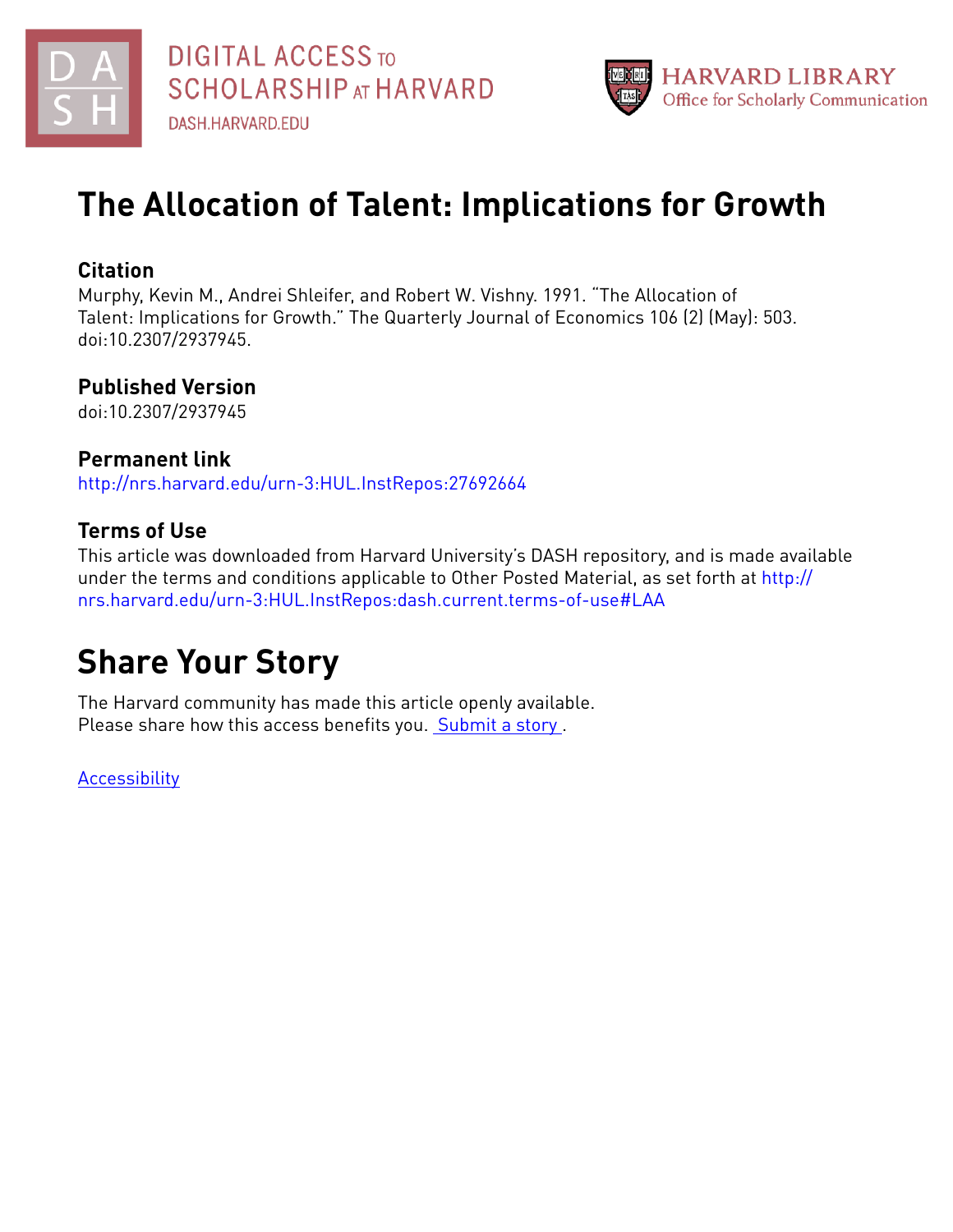#### NBER WORKING PAPERS SERIES

THE ALLOCATION OF TALENT: IMPLICATIONS FOR GROWTH

Kevin M. Murphy

 $\sim 10^{-1}$ 

Andrei Shleifer

Robert W. Vishny

Working Paper No. 3530

#### NATIONAL BUREAU OF ECONOMIC RESEARCH 1050 Massachusetts Avenue Cambridge, MA 02138 December 1990

We are grateful to Robert Barro, William Baumol, Olivier Blanchard, Avinash Dixit, Steve Kaplan, Anne Krueger, Paul Romer, Lawrence Summers, and Robert Waldmann for helpful comments. We also appreciate the support of the National Science Foundation.<br>This paper is part of NBER's research program in Growth. Any This paper is part of NBER's research program in Growth. Any opinions expressed are those of the authors and not those of the National Bureau of Economic Research.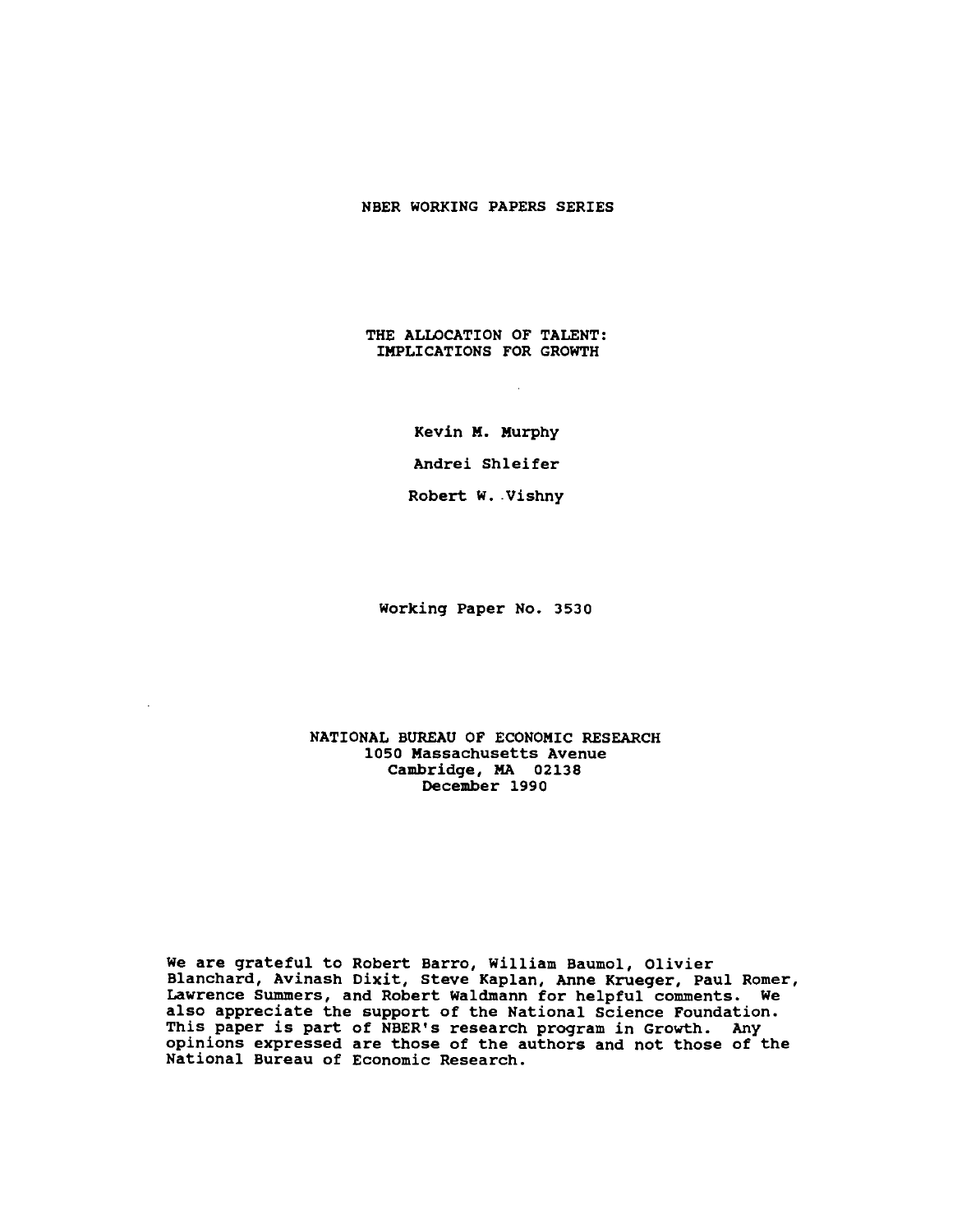NBER Working Paper #3530 December 1990

#### THE ALLOCATION OF TALENT: IMPLICATIONS FOR GROWTH

#### ABSTRACT

A country's most talented people typically organize production by others, so they can spread their ability advantage over a larger scale. When they start firms, they innovate and foster growth, but when they become rent seekers, they only redistribute wealth and reduce growth. Occupational choice depends on returns to ability and to scale in each sector, on market size, and on compensation contracts. In most countries, rent seeking rewards talent more than entrepreneurship does, leading to stagnation. Our evidence shows that countries with a higher proportion of engineering college majors grow faster; whereas countries with a higher proportion of law concentrators grow slower.

Kevin M. Murphy **Andrei Shleifer** Graduate School Graduate School of of Business of Business<br>iversity of Chicago and Columbia University University of Chicago Columbia University<br>1101 east 58th Street Chicago Uris Hall, Room 604 1101 east 58th Street<br>Chicago, IL 60637

New York, NY 10027

Robert W. Vishny Graduate School of Business University of Chicago 1101 East 58th Street Chicago, IL 60637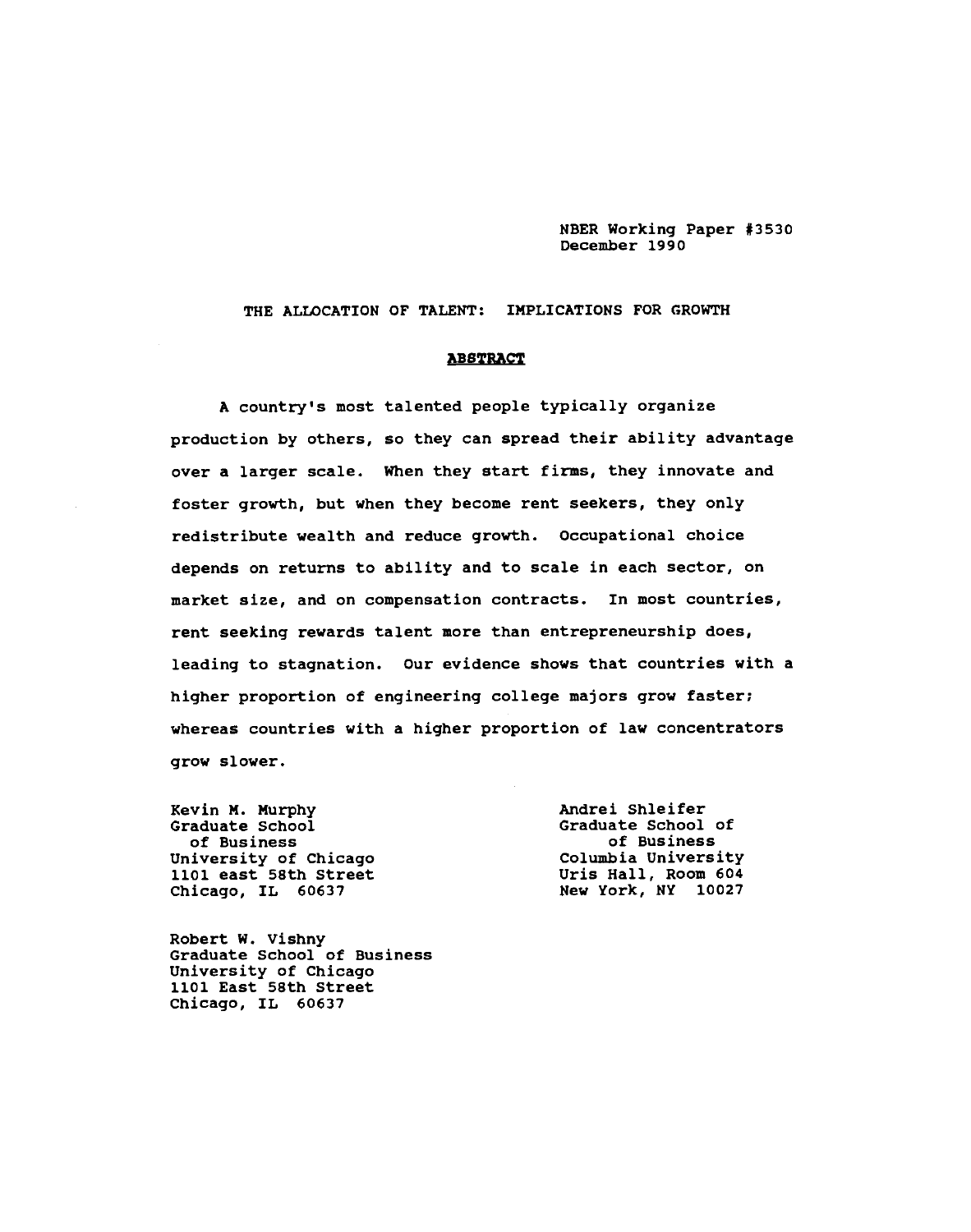#### **INTRODUCTION**

When they are free to do so, people choose occupations that offer them the highest returns on their abilities. The most able people then choose occupations that exhibit increasing returns to ability, since increasing returns allow "superstars" to earn extraordinary returns on their talent [Rosen, 1981]. In these occupations, being slightly more talented enables a person to win a tournament, to capture a prize, to become promoted, or otherwise to gain a lot by being slightly better than the next person. For example, since everyone wants to listen to the best singer, she can earn a lot more than a marginally inferior singer, especially with records and tapes. In occupations with increasing returns to ability, absolute advantage is the critical determinant of pay.

Some people have strong comparative advantage from natural talent for particular activities, such as singing, painting or basketball. These people can earn vastly more by practicing these occupations than any others. But other people do not have such great specialized abilities, but at the same time possess great intelligence, energy or other generally valuable traits. Such people can become one of the best in many occupations, unlike the best singer or basketball player. They can become entrepreneurs, government officials, lawyers, speculators, clerics, etc. All these occupations exhibit increasing returns to ability, in that having marginally greater talent leads to a significantly higher payoff. The most able people then choose occupations where returns to being a superstar are the highest. In this paper, we discuss what determines their choices, and then argue theoretically and empirically that the allocation of talent has significant effects on the growth rate of an economy.

 $\overline{2}$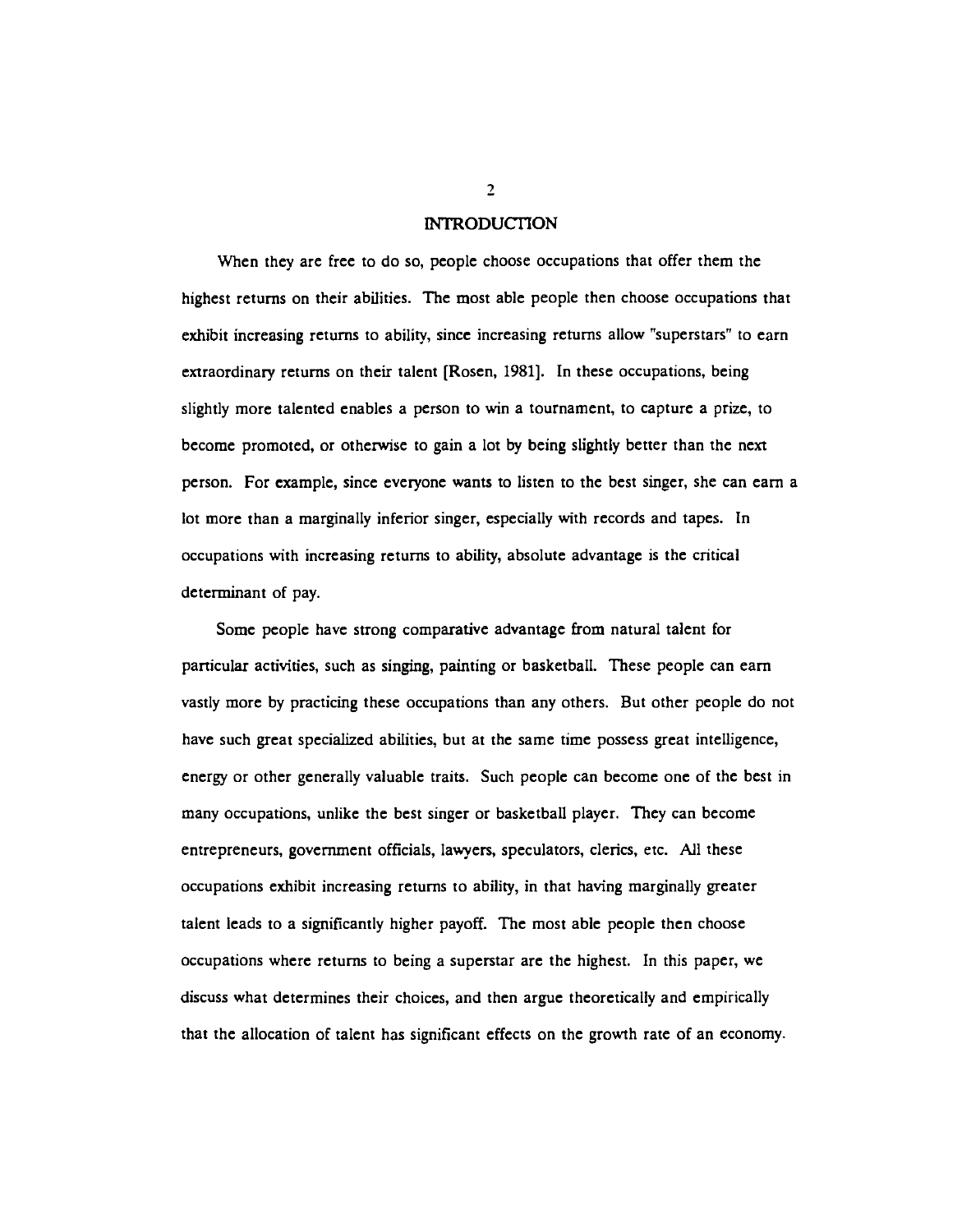What determines the attractiveness of an occupation to talent? First, the size of the market is crucial: being a superstar in a large market pays more than being a superstar in a small market and so will draw general talent. A person of great general athietic ability, for example, would rather be the 10th best tennis player than the first best volleyball player, since far fewer people would pay to watch him play volleyball. Second, attractive activities have weak diminishing returns to scale. A superstar would want to spread her ability advantage over as large a share of the market as possible, but is limited by constraints on her time, physical ability, and more generally the size of the firm she can run. A surgeon can operate, at most, 16 hours a day, unless of course she can teach others to use the procedure and reap a return on their time. In contrast, an inventor who can embody her idea in a product overcomes the constraints on her physical time, but is still limited by the size of the firm she can run. Because of stronger diminishing returns to scale, even the most successful doctors do not make as much money as successful entrepreneurs. The faster returns to scale in an activity diminish, the less attractive it is to a person of high ability.

Finally, the compensation contract--how much of the rents on their talent the superstars can capture--determines the sector's attractiveness to talent. For example. if returns to innovation are not protected by patents and cannot be captured by an entrepreneur, entrepreneurship becomes less attractive. When individual output is difficult to measure or is not sufficiently rewarded when measured, talented people are underpaid. Teamwork without attribution is unattractive to superstars, as is horizontal equity. The more of the rents on her talent a superstar can keep, the more likely she is to join a sector.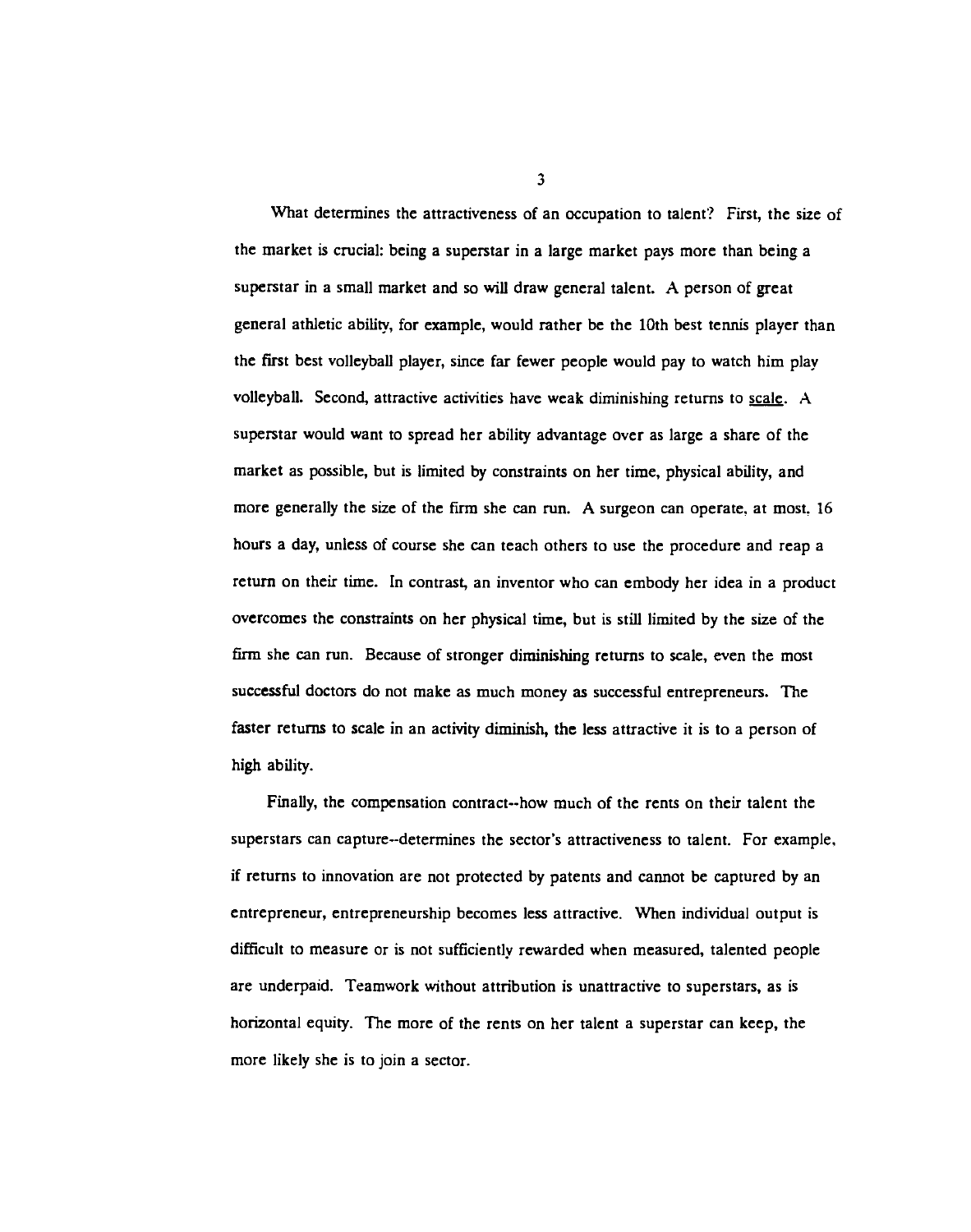In different countries and time periods, talented people chose occupations in which it was the most attractive to be a superstar. When markets in a country are large and when people can easily organize firms and keep their profits, many talented people become entrepreneurs. Examples of such countries might be Great Britain during the Industrial Revolution, the United States in the late nineteenth and early twentieth century, and some East Asian countries today. In many other countries, talented people do not become entrepreneurs, but join the government bureaucracy, army, organized religion, and other rent seeking [Tullock, 1967; Krueger, 1974] activities because these sectors offer the highest prizes. In Mandarin China, Medieval Europe, and many African countries in this century, government service, with the attendant ability to solicit bribes and dispose of tax revenue for the benefit of one's family and friends, was the principal career for the most able people in the society [Baumol, 1990]. In Latin America and parts of Africa today as well as in many other countries through history, the most talented people often joined the army as a way to access the resources from their own countries (as well as from foreign conquests). In eighteenth century France, the best and the brightest also became rent seekers. The great chemist Lavoisier's main occupation was tax collecting, and Tallevrand was a bishop with a large tax income despite his prodigious entrepreneurial skills shown when he escaped to the United States after the French revolution. These examples show that in fact talent is often general rather than occupation-specific, and therefore its allocation is governed not just by comparative advantage but also by returns to absolute advantage in different sectors.

Which activities the most talented people choose can have significant effects on the allocation of resources. When they become entrepreneurs, they improve the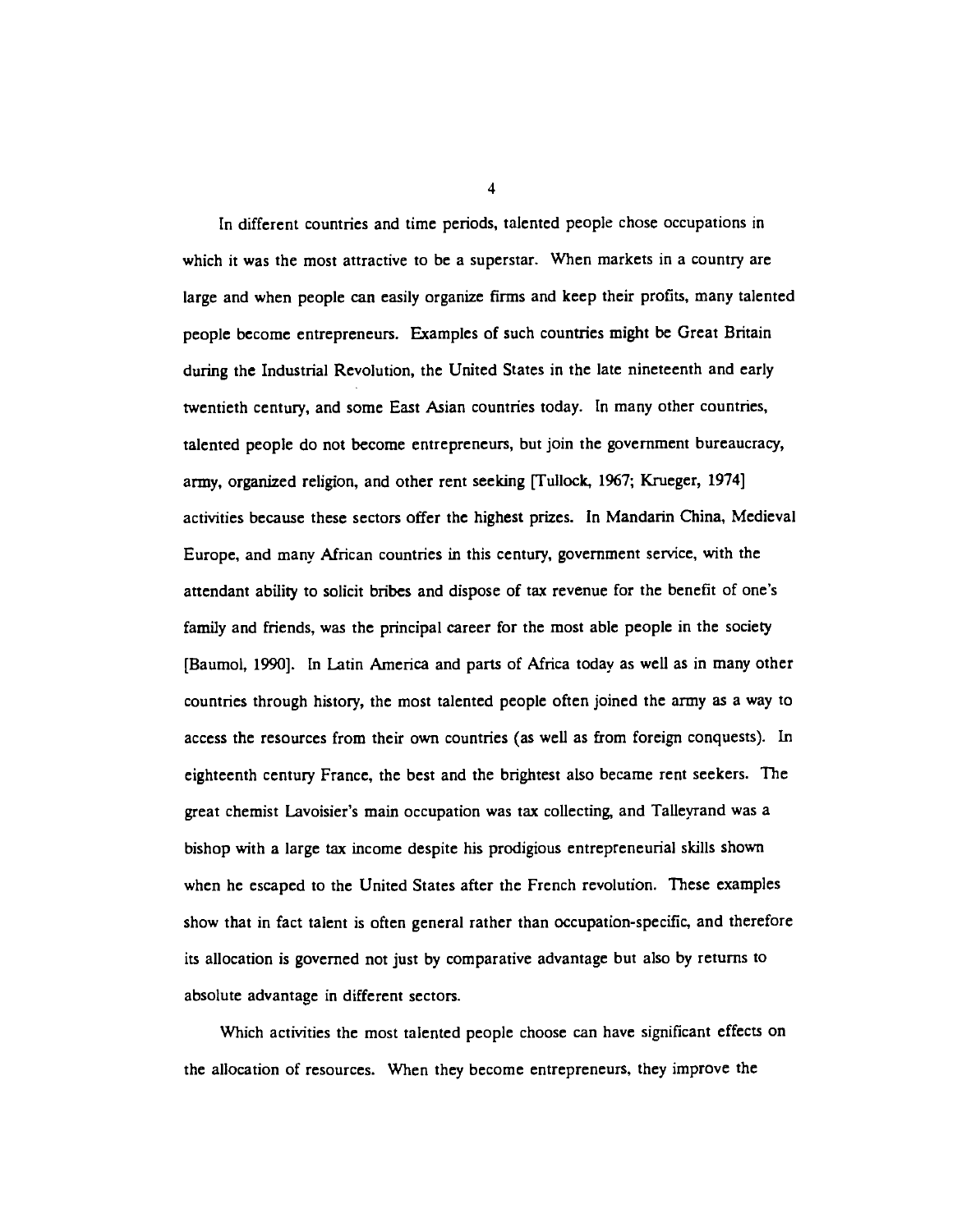technology in the line of business they pursue, and as a result, productivity and income grow. In contrast, when they become rent seekers, most of their private returns come from redistribution of wealth from others and not from wealth creation. As a result, talented people do not improve technological opportunities, and the economy stagnates. Landes [1969] believes that the differential allocation of talent is one of the reasons why England had the Industrial Revolution in the eighteenth century but France did not. In more recent times, the allocation of talent to the rentseeking sectors might be the reason for stagnation in much of Africa and Latin America, for slow growth in the United States, and for success of newly industrializing countries where these sectors are smaller.

The allocation of talent to rent seeking is damaging for several reasons. First, as the rent-seeking sectors expand, they absorb labor and other resources and so reduce income. The enormous size of government bureaucracies in some LDCs illustrates this effect. Second, the tax imposed by the rent-seeking sector on the productive sector reduces incentives to produce, and therefore also reduces income. A striking example of this is the difficulty of starting a firm in today's Peru described in De Soto's [1989] The Other Path. Finally, if the most talented people become rent seekers, the ability of entrepreneurs is lower, and therefore the rate of technological progress and of growth is likely to be lower. The flow of some of the most talented people in the United States today into law and financial services might then be one of the sources of our low productivity growth. When rent-seeking sectors offer the most able people higher returns than productive sectors, income and growth can be much lower than possible.

The sharp distinction we draw between productive and rent-seeking activities is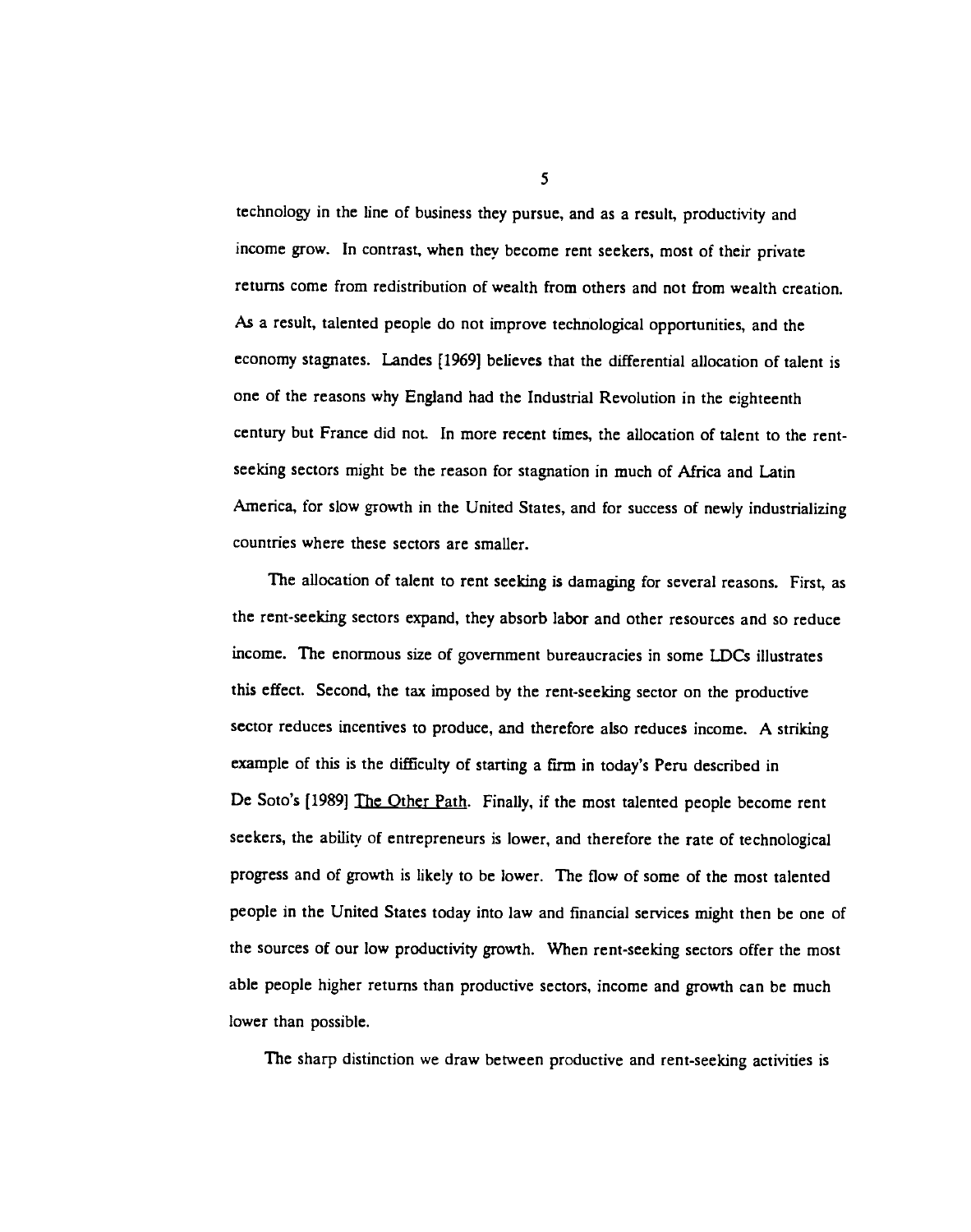exaggerated. Pure entrepreneurial activities raise current income because resources are used more efficiently, contribute to growth because technology is improved, and take profits away from competitors. Or take the case of traders in financial markets. Trading probably raises efficiency since it brings security prices closer to their fundamental values. It might even indirectly contribute to growth if more efficient financial markets reduce the cost of capital. But the main gains from trading come from the transfer of wealth to the smart traders from the less astute who trade with them out of institutional needs or outright stupidity. Even though efficiency improves, transfers are the main source of returns in trading. The same is true for some kinds of law, such as divorce and contract law, the army and the police in some countries, and to some extent organized religion. Although few activities are pure rent seeking or pure efficiency-improving, the general point remains: talent goes into activities with the highest private returns, which need not have the highest social returns.

Olson [1982] also addresses the relationship between rent seeking and growth. His idea is that "cumulative distortions" due to rent seeking reduce growth. Olson does not deal with the allocation of talent. Magee, Brock and Young [1989] discuss rent seeking in great detail and present a model of the allocation of labor between rent seeking and production. Like us, they present some evidence that lawyers have a detrimental effect on growth, using different data. They do not focus on the allocation of talent. Baumol [1990] makes the same basic point as we do that entrepreneurship can be "productive" or "unproductive," and the allocation of people between the two activities depends on the relative returns and provides many interesting historical examples. The ideas of our paper were developed independently. In particular, Baumol does not discuss the role of increasing returns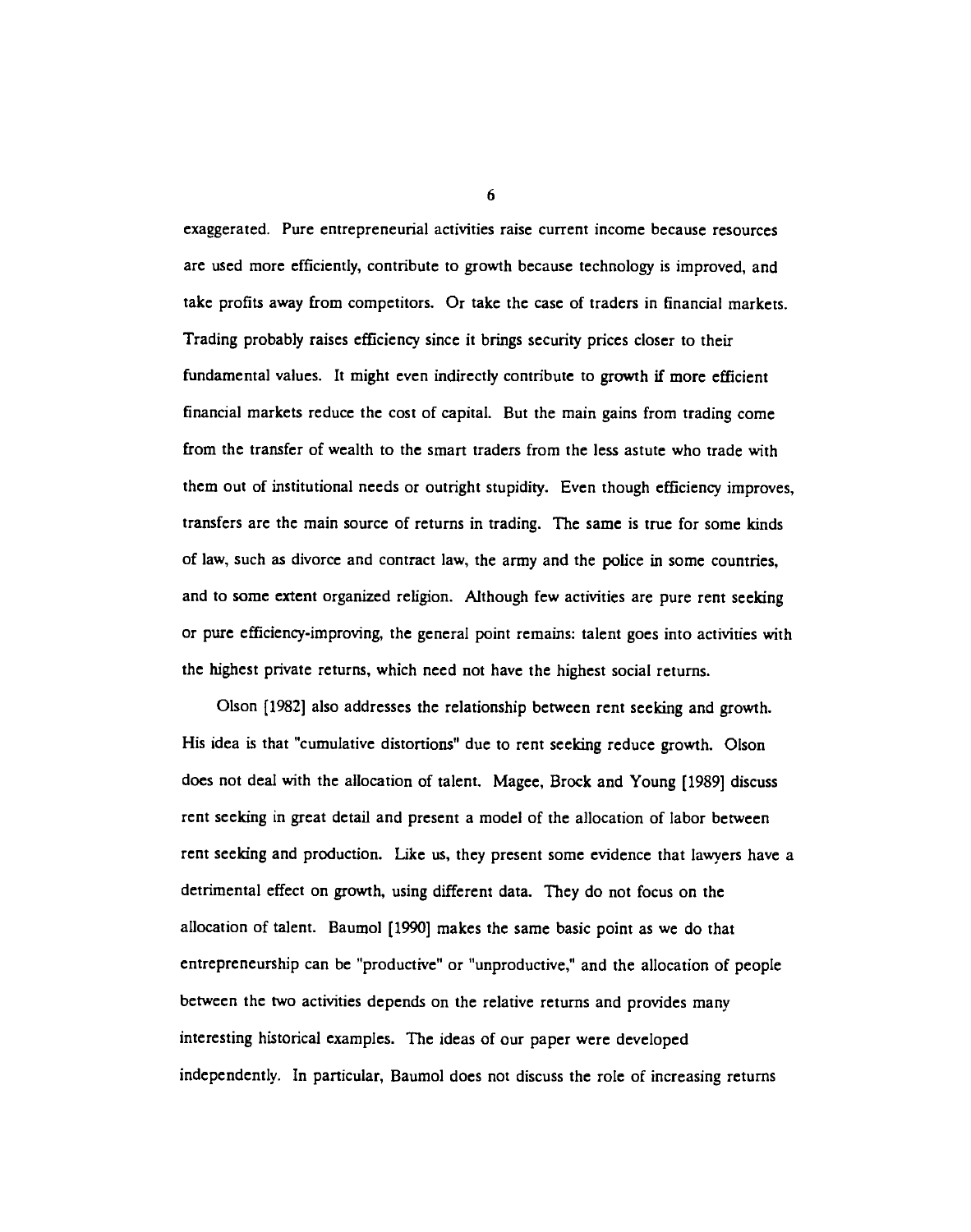to ability in explaining why rent seeking and productive entrepreneurship are in fact competing for the very same people, who are the most able in the society.

Section I of the paper presents a one-sector model of entrepreneurship and growth and discusses the increasing returns to ability that draw the most able people into entrepreneurship. We abstract from alternative uses of high ability to stress the importance for growth of allocating talent into the entrepreneurial activities. Section II then considers the allocation of talent between two sectors with increasing returns to ability. It also explains why talented people may be drawn into sectors which experience an improvement in technology or an increase in demand, making growth in these sectors self-sustaining. Section III introduces pure rent seeking as an alternative activity with increasing returns to ability, and shows when the most able people switch to rent seeking. We also discuss the implications of rent seeking for growth. Section IV presents some evidence on the effect of lawyers and engineers on growth. Section V concludes.

### L Entrepreneurship and Growth: A One-Sector Model

This section presents a model of entrepreneurship and growth. The model is based on Lucas [1978] and has been previously used by Kuhn [1988]. In the model, high ability people become entrepreneurs and hire low ability people in their firms. When they do, they improve the current productive techniques. As the improvement of the technique is imitated, everyone's productivity rises and income grows. In the model we set up, the rate of technological progress and of income growth is determined by the ability of the most able person engaged in entrepreneurship. The model thus illustrates the importance for growth of allocating the most able people to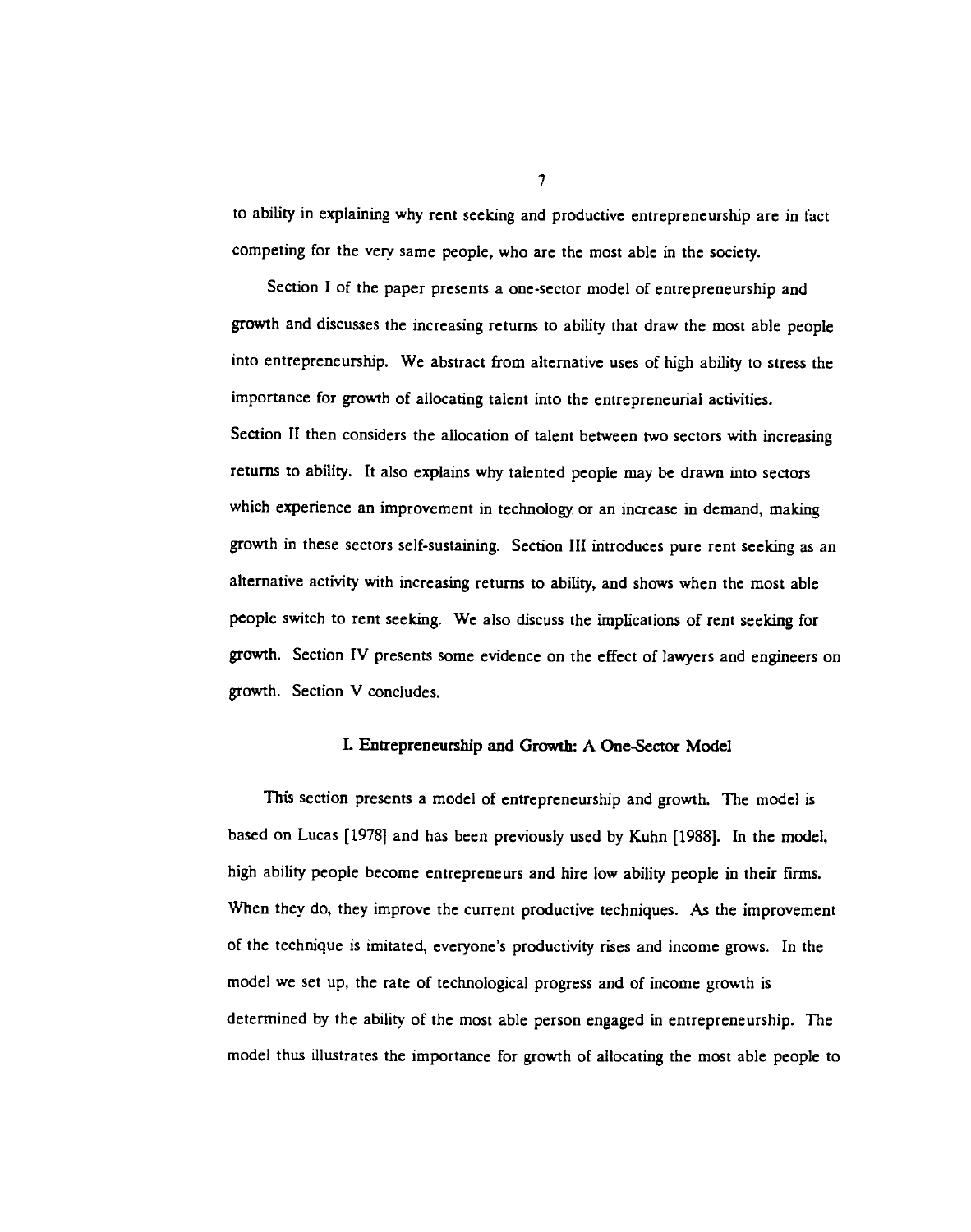the productive sector of the economy.

We assume that there is a distribution of abilities in the population, with the support of  $[1,a]$  and the density function  $f(A)$ . We measure a person's ability by how much he can improve the technology he operates. Ability in our model is unidimensional: we do not address the allocation of people to jobs because of particular aptitude in those jobs. Each person is alive for one period and the distribution of abilities is the same each period.

We assume that there is only one good in the economy, which is produced by many finns. Each firm is organized by an entrepreneur. If a firm is organized by an entrepreneur with ability A, its profits are given by

(1)  $y = s \cdot A \cdot F(H) - w \cdot H$ ,

where s is the common state of technology, F is the constant over time production function, H is the aggregate human capital (ability) of all the workers employed by this entrepreneur, w is the workers' wage, and the price of the good is normalized to be 1. We can think of  $s \cdot A$  as the productivity parameter of the firm, where s is the public level of technology and A is the entrepreneur's contribution. The entrepreneur takes the current state of technology s and the wage w as given. F is a standard concave production function.

The profit function (1) builds in our key assumptions. The more able entrepreneurs can earn more than proportionately to their ability higher profits from operating the same technology as the less able entrepreneurs. This is because their output and therefore revenues rise with their ability but their costs do not. There is, therefore, an increasing return to ability. This assumption makes it more attractive

S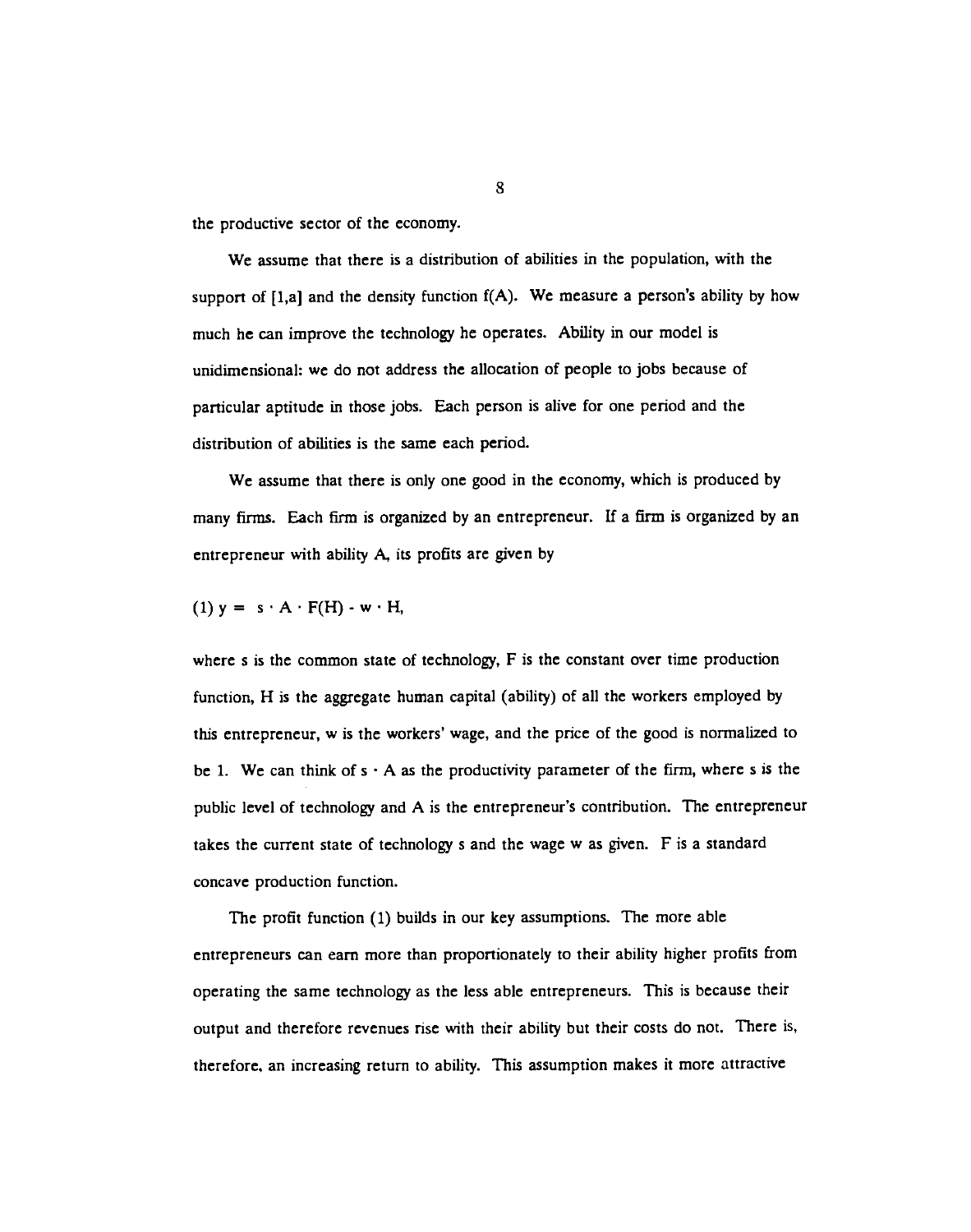for the most able people to become entrepreneurs, for two reasons. First, they can earn more than proportionately higher profits for a fixed size of the firm H. Second, the more able expand the size of the firm so that they can spread their ability advantage over a larger scale. The concavity of the production function F determines how strongly the returns diminish with scale, and so measures how much one can benefit from high ability.

The first-order condition with respect to H is given by

$$
(2) s \cdot A \cdot F'(H) = w,
$$

so the more able people, obviously, run larger firms. In the extreme case of constant returns to scale, the most able entrepreneur captures the whole market. In the case of diminishing returns, his ability to expand is limited but he still runs a larger firm.

Each person in the model lives for one period. He decides whether to become an entrepreneur or a worker, If he becomes an entrepreneur, he picks the size of his firm  $H(A)$  according to (2), and then earns a profit as in (1). If he becomes a worker, he earns  $w \cdot A$ . We have the increasing return to ability in entrepreneurship since someone with double the ability earns double the income as a worker, but more than double the income as an entrepreneur for a fixed firm size. In fact, what matters here is that returns to ability in entrepreneurship relative to other work be increasing.

A person becomes an entrepreneur when

$$
(3) s \cdot A \cdot F(H(A)) \cdot w \cdot H(A) > w \cdot A,
$$

and a worker otherwise. The more able people become entrepreneurs in equilibrium.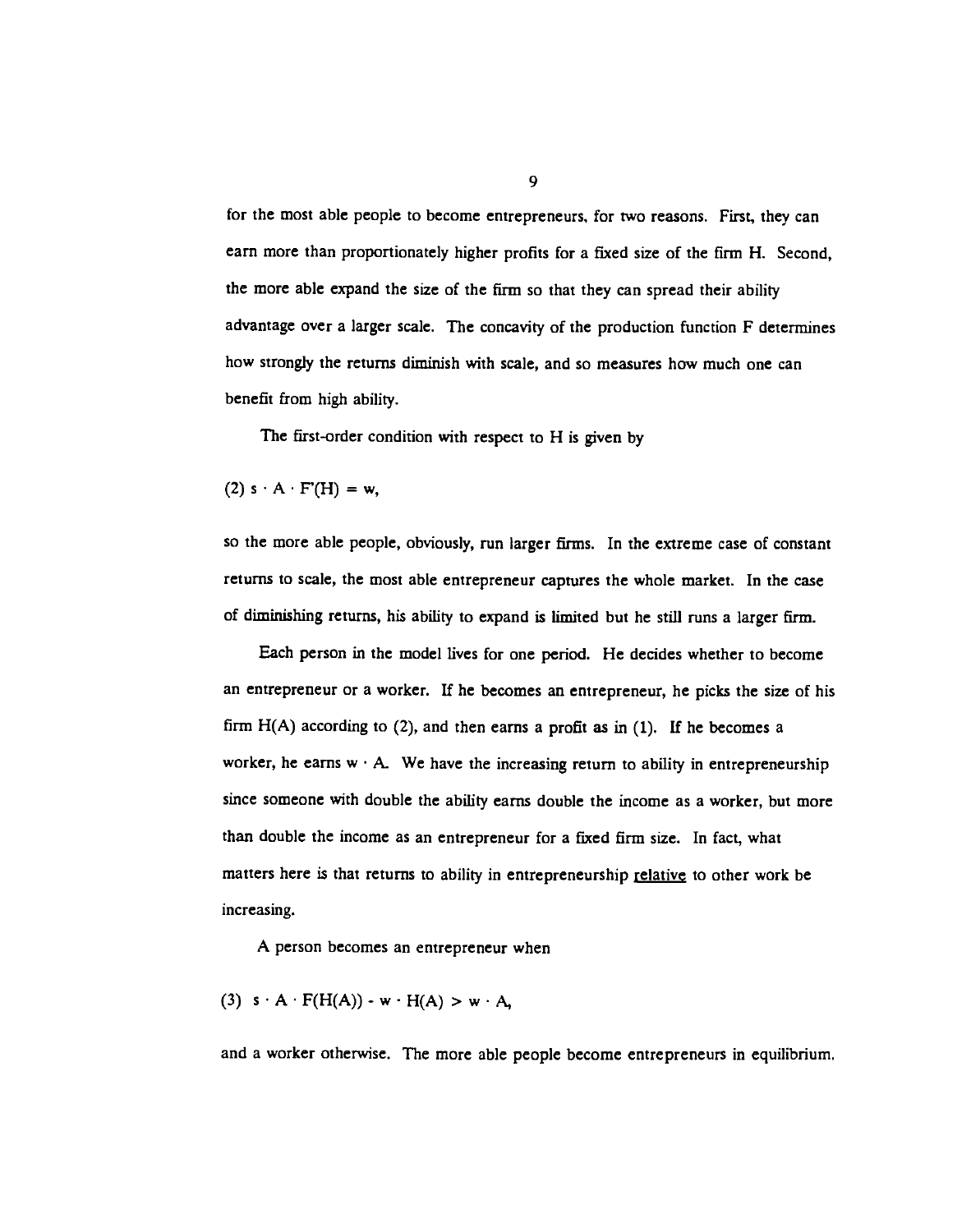and the less able ones become workers. There is a cutoff ability  $A^*$  such that those with higher ability become entrepreneurs and those with lower ability become workers.

The demand for workers by entrepreneurs must equal the supply of workers

$$
\begin{array}{c}\nA^* \\
\text{(4)} \quad \int_A Af(A)dA = \int_A H(A)f(A)dA \\
1 \qquad \qquad A^* \\
\end{array}
$$

Equation (4) describes how the real wage adjusts. If there are too many workers and too few entrepreneurs, there is excess supply of labor and so the best workers want to switch to entrepreneurship. Conversely, if there are too few workers, the wage is high and the marginal entrepreneurs would rather become workers.

To specify the growth model, we need to describe the evolution of technology s. We assume that the state of technology today is the state last period times the ability of the most able entrepreneur last period

(5)  $s(t) = s(t - 1) \cdot (maximum ability of an entire preneur at t - 1).$ 

This assumption says that last period's best practice becomes common knowledge this period and is therefore accessible to any entrepreneur, who can then improve on it. The constantly improving technology generates permanent growth in our model. In addition, the assumption that the entrepreneur does not capture the future returns from his innovation builds in the standard externality, as in Arrow [1962]. As in Arrow, this assumption generates inefficiency in some versions of the model.

The model we presented does not distinguish between innovation and running firms. In fact, they are distinct activities and in principle can be done by different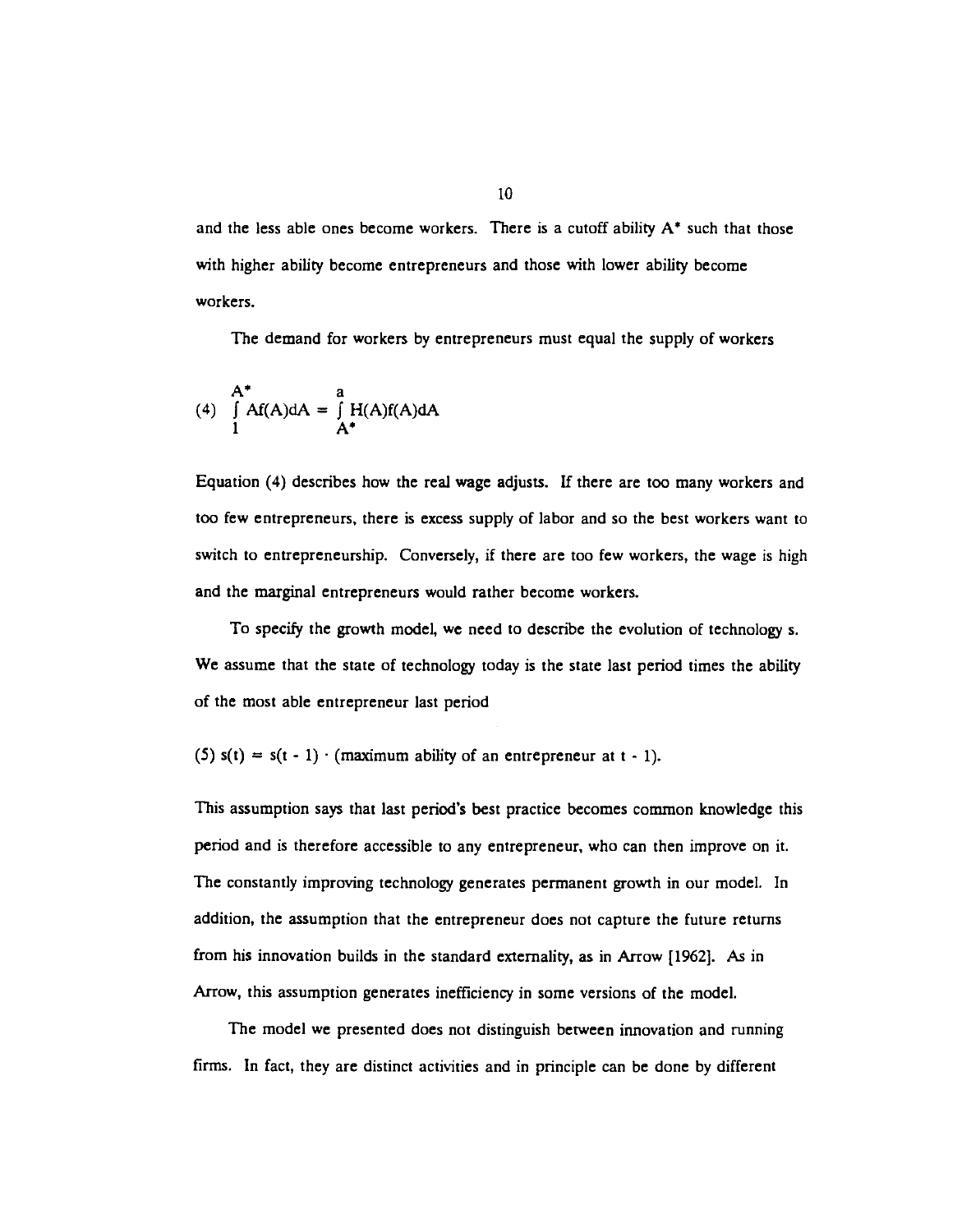people. In this case, how the returns from innovation and managing are divided can influence the willingness of people to become innovators. This is one of the examples of how contracting can influence the allocation of talent. Historical experience, especially from the British Industrial Revolution, shows that the two functions (innovation and management) have vety often been combined in the same person, suggesting that the problem of splitting the rewards is substantial enough to overcome the forces of comparative advantage.

This model is essentially static, since agents take the state of technology as given. The equilibrium is easy to describe. Each period, all agents with ability above  $A^*$ become entrepreneurs. and those below A\* become workers. The profit function and the income of workers are homogeneous in s and w, which means that  $A^*$  is constant over time. The same part of the distribution becomes entrepreneurs each period. Technology, wages, profits, and income per capita all grow at the constant rate a - <sup>1</sup> given by the ability of the best entrepreneur. This person determines the rate of growth of this economy.

The allocation of resources in this economy is first-best efficient. This means both that the growth rate is efficient, and that the cutoff ability level  $A^*$  between entrepreneurs and workers is efficient. The latter result obtains because both the social and the private product of the least able entrepreneur is exactly equal to his wage as a worker. The efficiency of the growth rate is very special: it is a consequence of having only one sector and not having any effort supply decisions by entrepreneurs that might be distorted. At the same time, the flavor of the result that more talented people are allocated to entrepreneurial activities with beneficial consequences for growth is going to be preserved in more general specifications.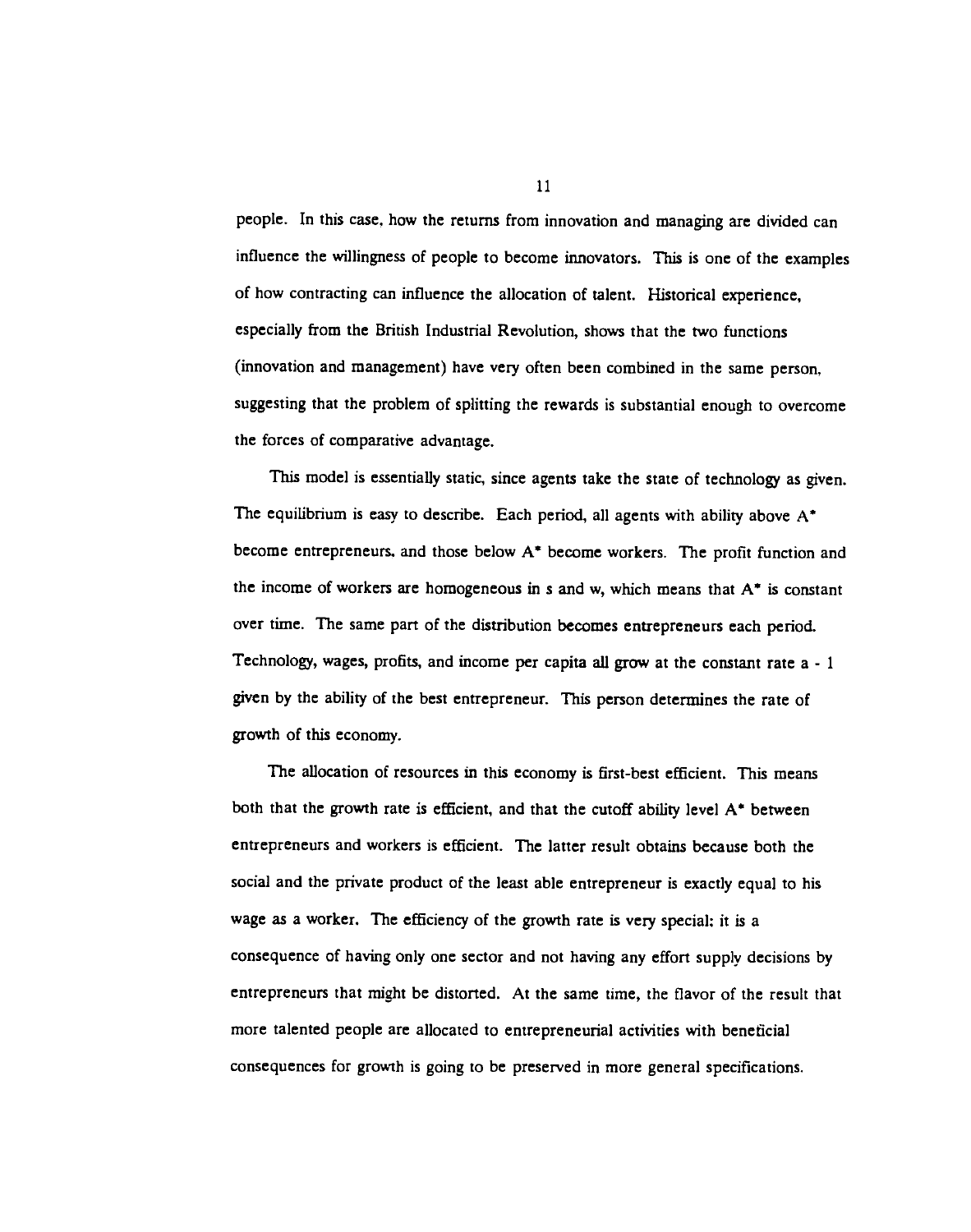This simple model illustrates several general principles. First, the most able people in the society enter occupations where they can take advantage of increasing returns to ability. In this model, there is only one such activity—entrepreneurship—and so the question of which sector with increasing returns to ability to enter does not arise. When the most able people become entrepreneurs, they organize production and improve the available techniques. Second, the growth rate of the economy is determined by the ability of the entrepreneurs. It is therefore essential for growth that the most able people turn to entrepreneurship. Next, we examine the implications of introducing an alternative sector that competes for the talents of the entrepreneurs.

#### IL A Two-Sector Model

In this section we discuss the allocation of talent between sectors. The determinant of attractiveness of a sector that we model formally is the extent of diminishing returns to scale. Nonetheless, in interpreting the results, it is important to remember that market size and contracts also affect the allocation of talent.

Suppose that there are two sectors rather than one. Each sector has its own concave production function, but they are identical in all the other respects. Suppose also that preferences are Cobb-Douglas, so that the same fixed share of income is spent on a given good each period. Denote the share of income spent on good 1 by b. For this model, we can prove the following:

Proposition: If the production function for good 1 is more elastic than that for good 2, then each period the most able people down to some constant over time threshold ability level  $A_1$  become entrepreneurs in sector 1, the next range of ability down to a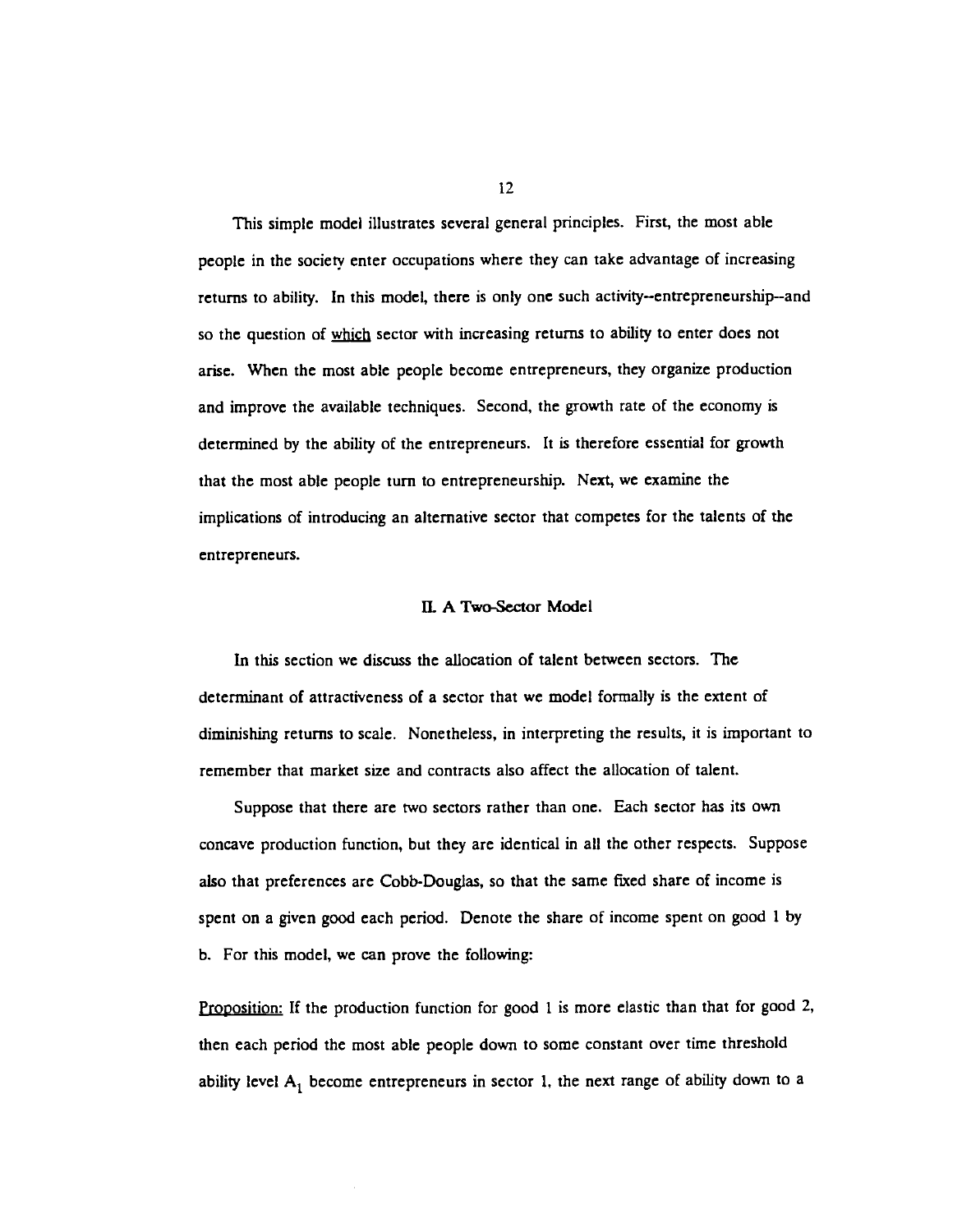constant over time  $A_2$  become entrepreneurs in sector 2, and the least able people become workers.

The most able people are all drawn into the sector with less diminishing returns (higher elasticity of output with respect to labor), because they run larger firms there and so can spread their ability advantage over a larger scale. The quasi rents accruing to talent are higher in that sector. Productivity in each sector grows at the rate given by the ability of the most able entrepreneur in that sector, which of course is higher in sector 1. The real wage grows at the rate  $g = a^{b} \cdot A_1^{1-b}$ , which is the weighted average of productivity growth rates in the two sectors. At the same time, the price of good 1 fails over time relative to that of good 2, since technological progress is faster in sector 1. The fall in the relative price of good 1 exactly offsets the increase in the relative productivity, so that in equilibrium revenues and profits in each sector grow at the same rate g as do the wages. Because revenues, profits, and wages all grow at the rate g, the cutoff ability levels  $A_1$  and  $A_2$  between sectors remain constant over time.

There is a stark inefficiency in this model. At the social optimum, the most able person becomes an entrepreneur in one sector, and the second most able person in the other sector. That way both sectors' productivity grows at the maximum possible rate. In equilibrium, however, the second most able person would rather be in the sector with less rapidly diminishing returns, since the first one captures only a small part of that sector and there is still more money for the second most able person to make in this than in the other sector. Each person is quasi-rent seeking, and quasi rents on ability are higher in sector 1. As a result, all the most able people become entrepreneurs in sector 1, where the externality from all of them other than the most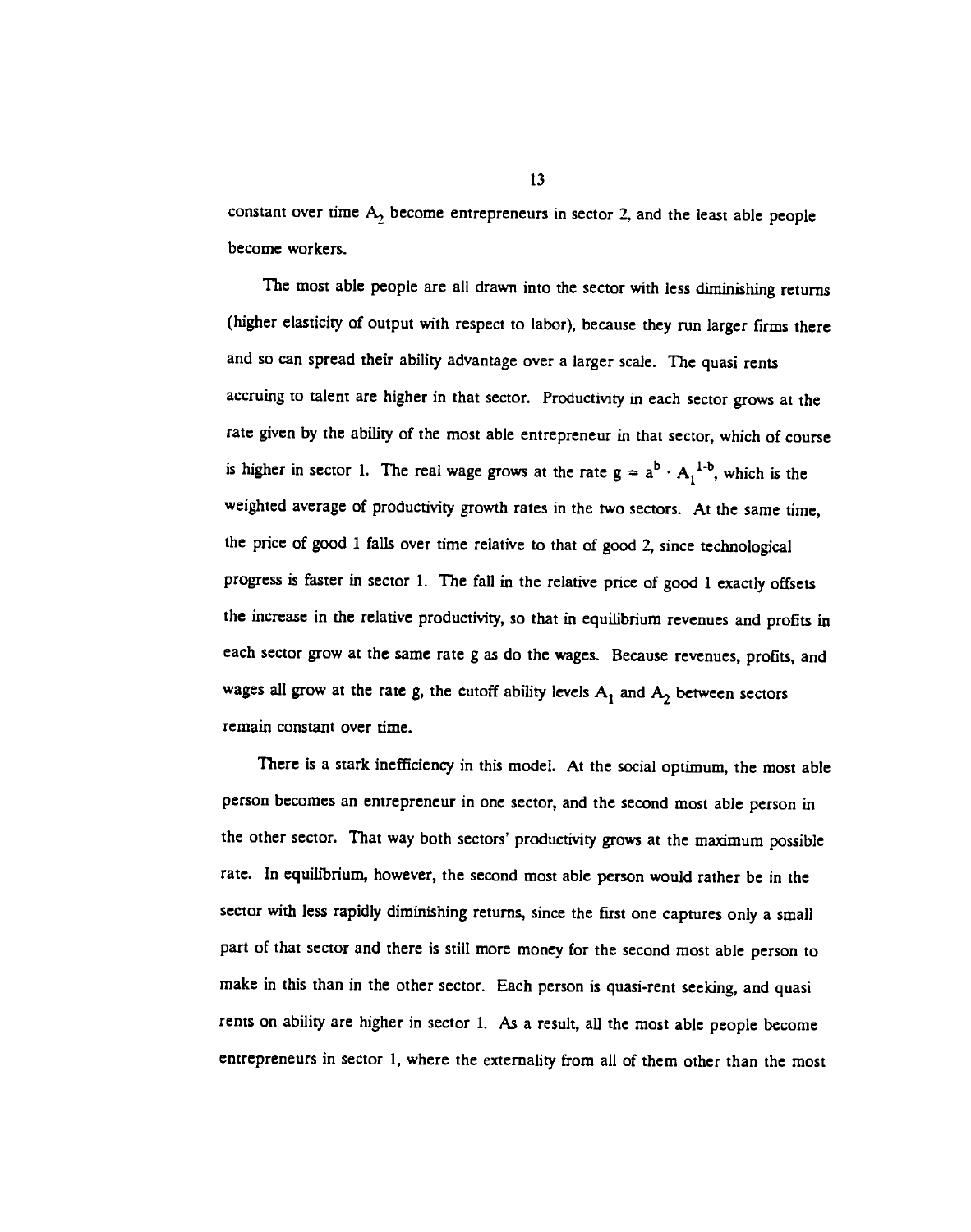able is zero. In contrast, the person generating the externality in sector 2 is much less able, and as a result that sector's productivity grows at a much lower rate. The pursuit of quasi rents by the able people unbalances growth of the two sectors, with the result that one grows inefficiently slow.

This inefficiency is much more general than our model, in which only the most able person determines the rate of technological progress, would suggest. Obviously, the result that people of comparable ability bunch into the same sector does not depend on the form of externality. So unless such bunching generates the maximum externality, there will be an inefficiency. We see no reason why bunching of people of comparable ability into the same sector is optimal, so many types of externality generate an inefficiency. For example, if the externality depends on the average or total ability of entrepreneurs in a given sector, it may still be efficient to have very similar distributions of abilities in the two sectors. One can argue perhaps that there is an agglomeration economy of people with comparable abilities working in the same sector, and that the pace of innovation depends on that. In this case, one would want many innovators of comparable ability working together. But again, there is no reason to think that the number of people needed to take advantage of the agglomeration economy is as large as this model would put into the same sector, or that the agglomeration economy is the highest in the sector where the most talented people go. The equilibrium we have is inefficient, except by coincidence. Of course, the inefficiency is smaller when individuals have comparative advantage at working in particular sectors or when there are increasing returns to agglomeration of talent.

The most able people tend to flow into a sector where they can spread their ability advantage over the largest scale. In the model, this means that they run the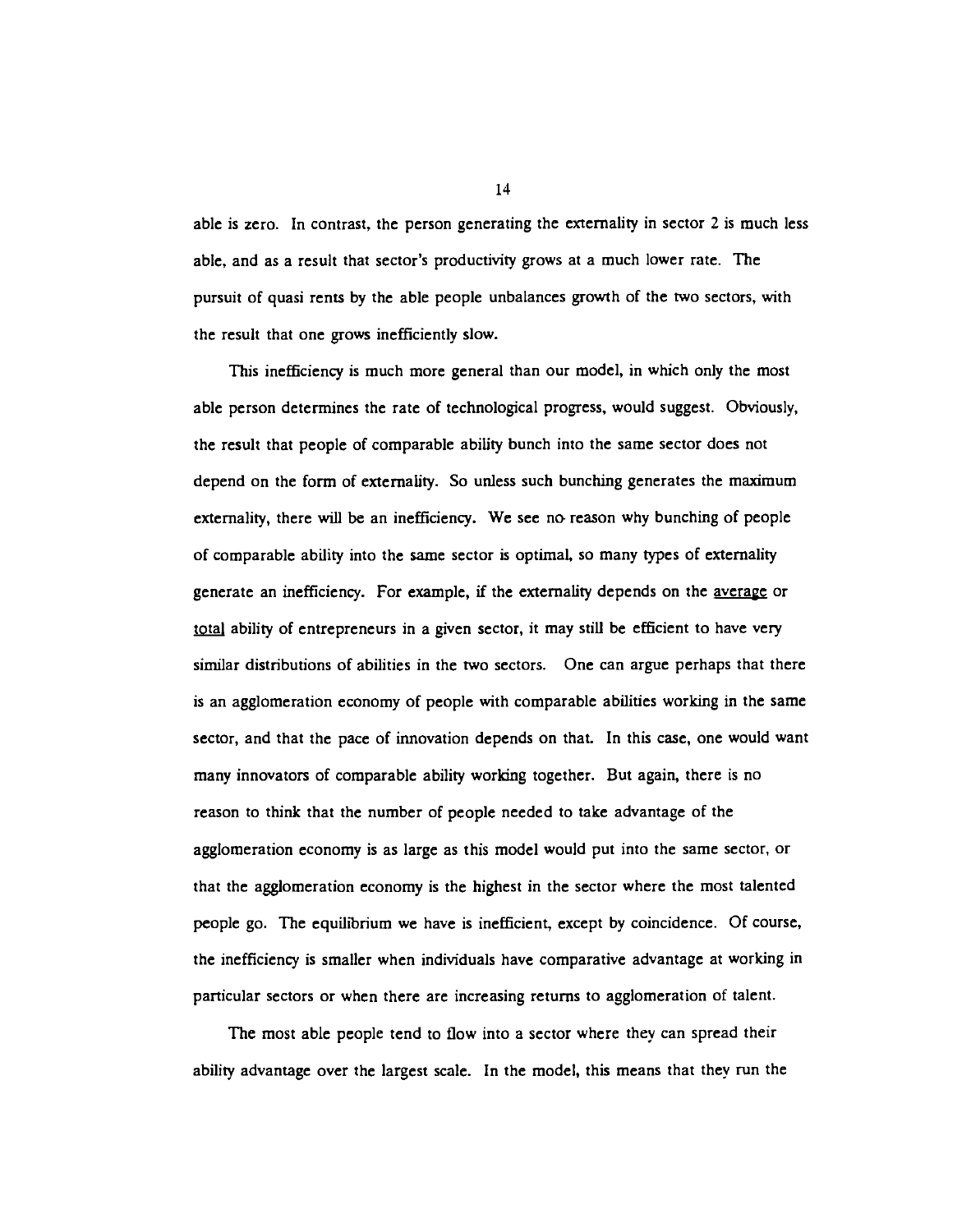largest firms in the economy, a prediction that seems patently false. We have assumed in this model that the compensation arrangements enable the most able people to collect full quasi rents from their talents (though none of the future rents because of perfect imitation). If this is not the case in some sectors, the most able people would move into sectors where they collect the most even if firms are smaller. The reason that people cannot collect full quasi rents have to do with imperfect contracting and problems of allocating output to individuals. The allocation is then determined by the compensation contract, and not just by technology.

In fact, differences in contracts between industries are probably as important or more important than physical diminishing returns to scale. In industries where it is easy to identify and reward talent, it might be possible to pay the able people the true quasi rents on their ability and so to attract them. This is probably true in industries at the early stages of their development, where able people can start and run firms rather than work as part of a team. Perhaps the reason the auto industry attracted enormous talent when it started but attracts much less talent now is that talent was easier to identify and reward then. Starting one's own company is obviously the most direct way to capitalize on one's talent without sharing the quasi rents. Talent will then flow into industries where it is easy to start a firm, which would be newer and less capital-intensive industries. Also, talent will flow into sectors with less joint production, so it is easier to assign credit and reward contributions. Finally, the most talented people will not go into activities where horizontal equity and other ethical considerations prevent them from capturing the quasi rents on their ability. Meritocracy is an obvious attractor of talent.

We emphasize that what matters for the allocation of talent is the relative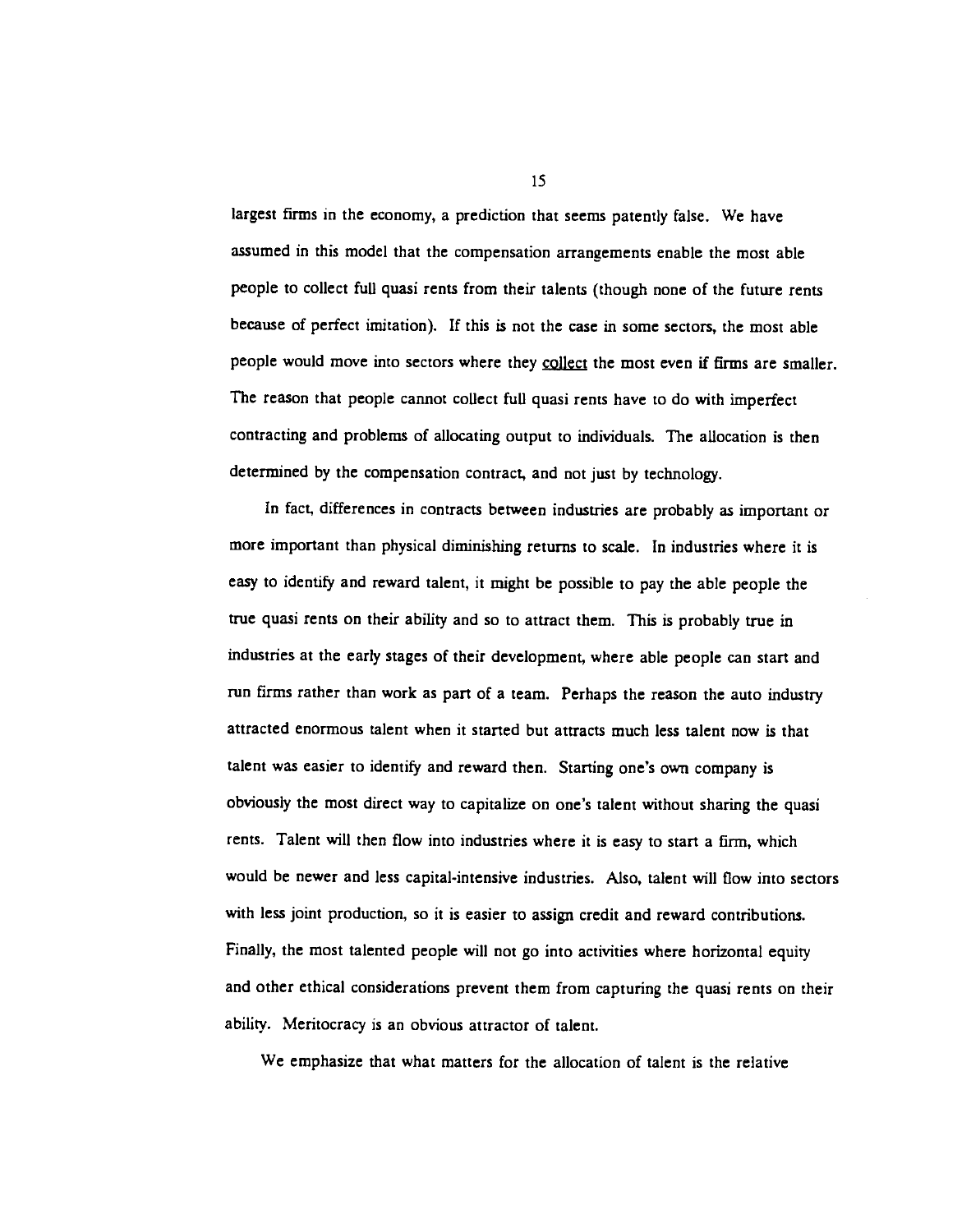rewards in different sectors. If all sectors tax quasi rents to ability equally, then obviously the compensation contract will not make any of them more attractive. This logic also suggests that there are two ways for a particular sector to be attractive to the high ability people. The first is for this sector to have attractive compensation contracts; the second is for the other sectors to have unattractive contracts. For example, the reason that more talented people might become inventors in Japanese manufacturing might not be that they are particularly well rewarded there, but rather that compensation in law or government is even less attractive. Alternative opportunities are thus a key determinant of the allocation of talent.

The Cobb-Douglas assumption on preferences gives the result that the allocation of talent across sectors is constant over time. If we relaxed this assumption, the allocation of talent would change over time and the analysis would become more complicated. The Cobb-Douglas assumption also has the unfortunate implication that the <u>level</u> of technology in a sector does not affect who goes into it. There is thus no sense in which the most talented people are attracted to "hot" sectors that experience a technology shock or a price rise (although of course the sector to which the best people go grows faster). To analyze how the allocation of talent might change in response to such shocks, in order to explain for example the U. S. experience in the 1970s and 1980s, we need to depart from the simple framework. Below we consider one plausible framework and look at the static allocation problem rather than a growth model.

Consider a one-period model with 2 sectors with prices  $p_1$  and  $p_2 < p_1$  and identical production functions. In our current model this could not be an equilibrium since all entrepreneurs would rather be in sector 1 than in sector 2. But suppose that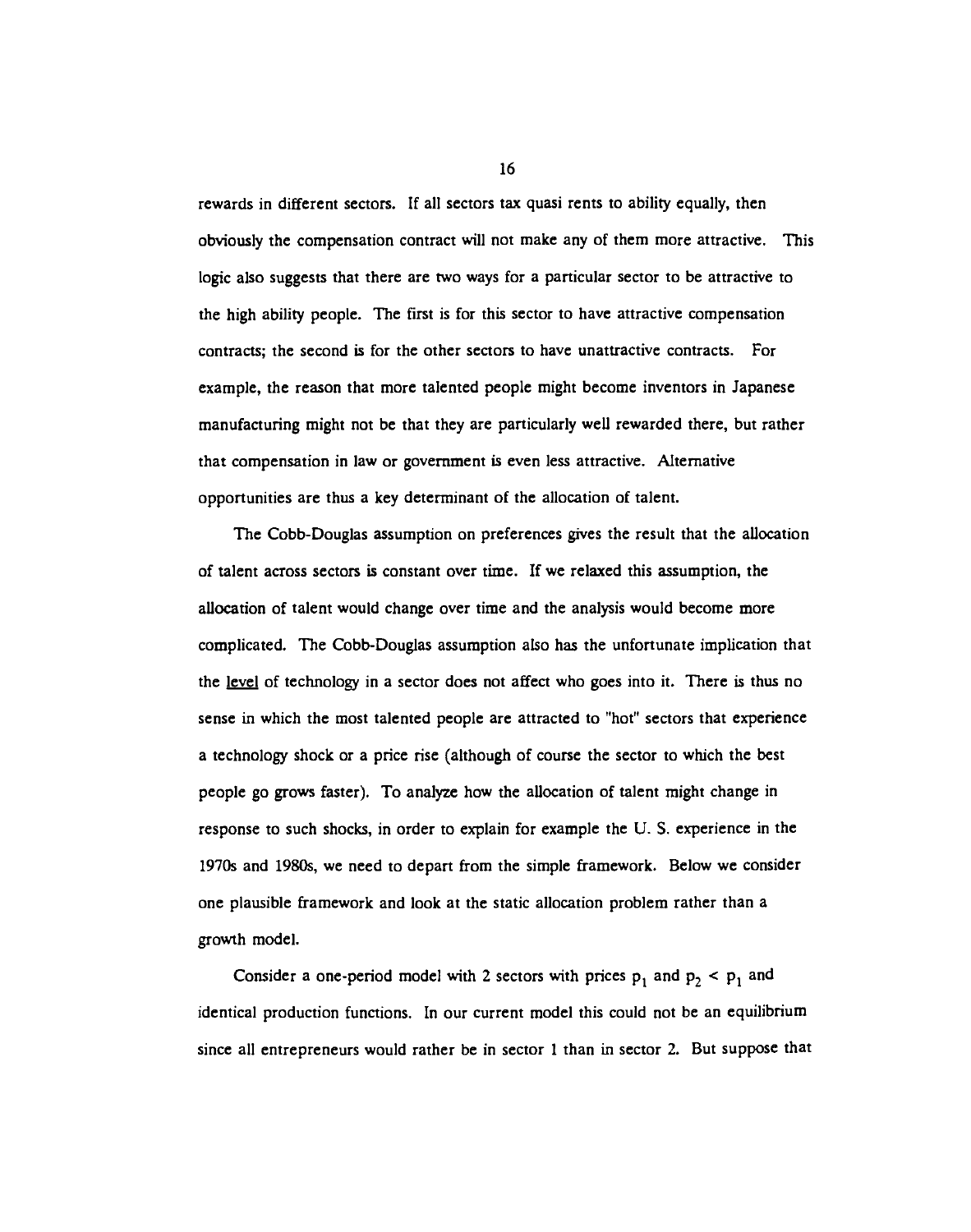there are only a fixed number of firms  $n_1$  in sector 1 and  $n_2$  in sector 2 and there is no free entry. Then entrepreneurs bid for the opportunity to run the firms and the owners of these firms earn quasi rents on their fixed factor. The equilibrium is easy to describe. The most able n<sub>1</sub> people go into sector 1, the next n<sub>2</sub> go into sector 2, and the rest become workers. Let the ability of the least able entrepreneur in sector 1 be  $A_1$  and that of the least able entrepreneur in sector 2 be  $A_2$ . The entrepreneur with ability  $A_2$  earns w  $\cdot A_2$ , and the rest of his profits go to the fixed factor in sector 2. Similarly, the least able entrepreneur in sector  $1$  earns what the most able entrepreneur in sector 2 does, and the rest of his profits go to the fixed factor in sector 1.

In this equilibrium, the more able people enter the hotter sector with the higher price, and free entry does not make them indifferent between sectors. The reason that the more able people end up in the hotter sector is that they bid more for the fixed factors because it is worth more to them to gain access to these factors. The fixed factors get the rents of the least able people gaining access to them, just as in Ricardo, and the more able people earn quasi rents on their ability as well.

We describe this extension for two reasons. First, it explains why the implausible feature of our basic model, namely that the level of technology does not affect the allocation of talent, is not really a problem. More importantly, this extension helps explain some episodes of why changes in particular sectors can attract a different type of talent into that sector. Suppose that there is a technological improvement in some sector, say financial services, and so the output per unit of ability in that sector rises sharply. Suppose also that demand is elastic, and that the number of firms in that sector is fixed in the short run. In this case, we might see that the ability of people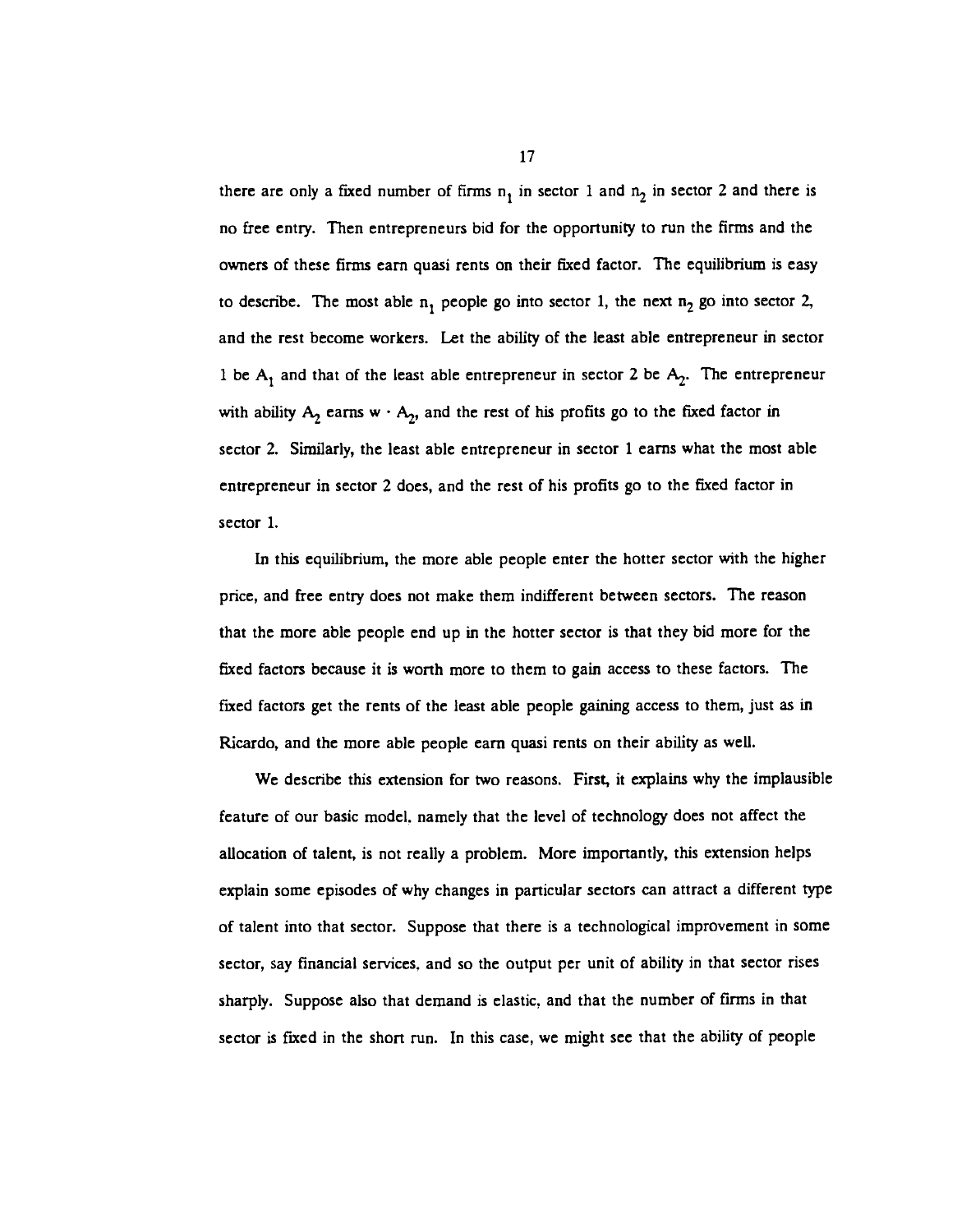moving into this sector rises, since they are able to profit the most working in a scarce number of firms. By doing so, they would pay the most to the owners of those firms for the privilege of working there. Without free entry, we would see that some of the benefits of the productivity increase would go to the firm owners, and some to the new employees who can produce the most.

When the ability of the most talented employees joining a sector rises, so does technological progress in that sector. This illustrates an important positive feedback in this model: when a sector with elastic demand experiences a positive technology shock, it attracts better talent and so technology improves further. Such continuation of the original innovation or other rent-creating shock through attraction of talent describes growth of many industries [Porter, 1990]. This model might explain, for example, the enormous technological progress in the U. S. financial services in the 1980s, after deregulation.

# III. Rent Seeking and Growth

In this section, we introduce rent seeking into the 1-sector growth model. We have described rent seeking in detail in the introduction; here we simply take it to be a tax on the profits of the productive sector. Specifically, we assume that when an entrepreneur earns a profit y,  $T \cdot y$  is taken away by rent seekers through bribes, taxes, fees, and other costs of doing business in a rent-seeking society. We assume that T is exogenous. One might argue in contrast that the amount of rent seeking is a function of the level of development, so that T is a function of the level of income or the stability of government [Olson, 1982]. For simplicity, we assume that there is no productive component to rent seeking; it is therefore not a completely accurate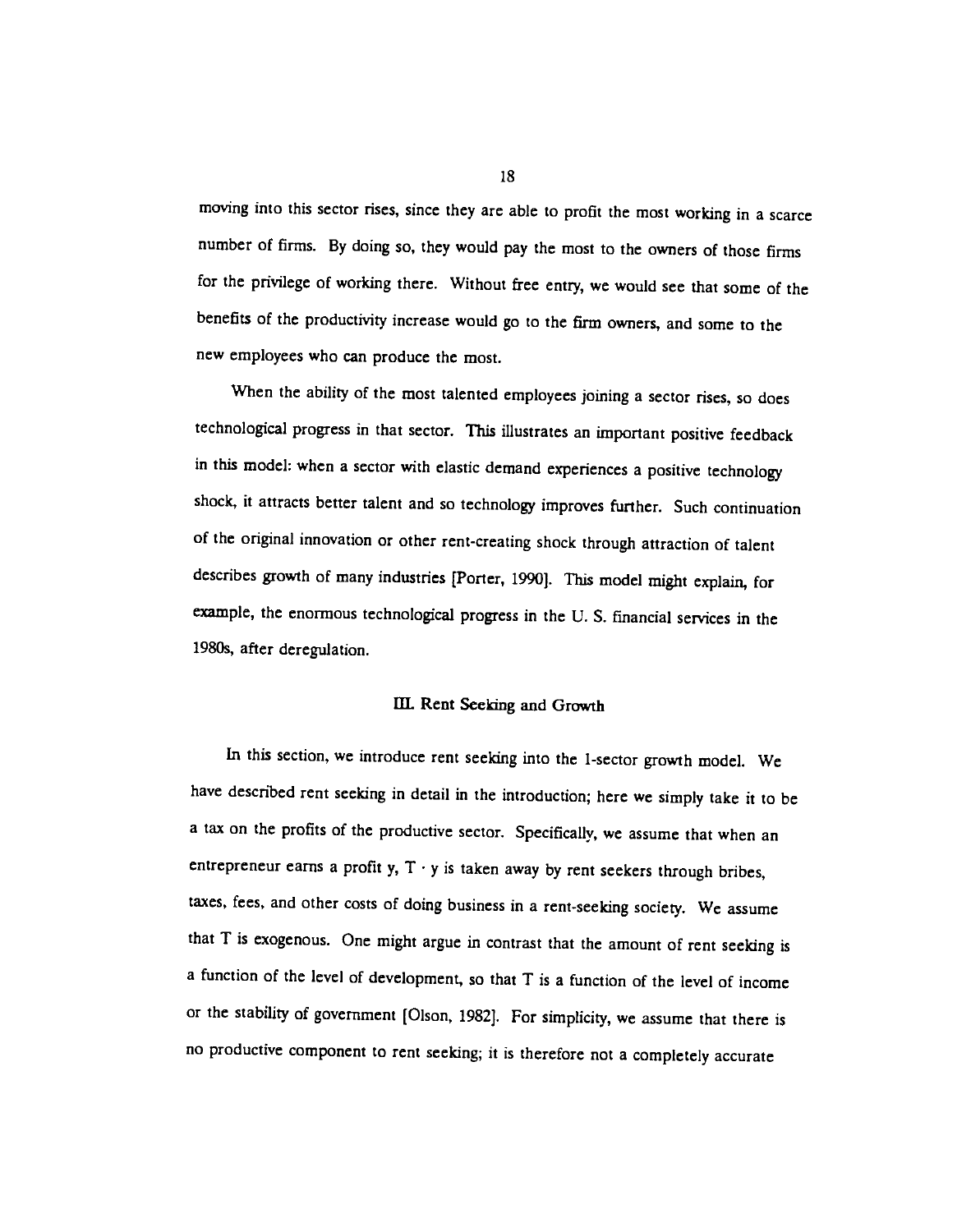description of financial services, law, or organized religion. We assume that rent seekers tax profits rather than all income, including wages, to simplify the analysis. This assumption leads to a distortion of allocation of people between entrepreneurship and work, but to no distortion in the size of the firm once a person becomes an entrepreneur. Of course, some taxes, such as the famous growth tax in India which imposes a penalty on revenue increases beyond a certain rate, distort the size of the firm as well [Little, Mazumdar, and Page, 1987].

The rent-seeking technology is also subject to increasing returns to ability and diminishing returns to scale. We assume that the rents collected by a person with ability A are given by

(6) 
$$
R = \frac{A \cdot G(H) \cdot T \cdot Y}{\int AG(H)f(A)dA} - w \cdot H
$$
  
rent seekers

where H is the total human capital or ability of others that this rent seeker employs,  $Y$  is the aggregate profits of the entrepreneurs, and  $G(H)$  is the concave production function in the rent-seeking sector. In this specification, the share of total gross rents  $T \cdot Y$  collected by the rent seeker of ability A is proportional to  $A \cdot G(H)$ . Total gross rents collected by the rent seekers thus automatically add up to the total revenues lost by the entrepreneurs. We assume for simplicity that there is no technological progress in rent seeking. This assumption allows us to keep the model homogeneous in the state of technology s. The rent-seeking technology, like the productive technology, allows more able people to earn higher profits at a fixed size H as well as to expand H to maximize profits. In thisrespect, rent seeking is similar to entrepreneurship.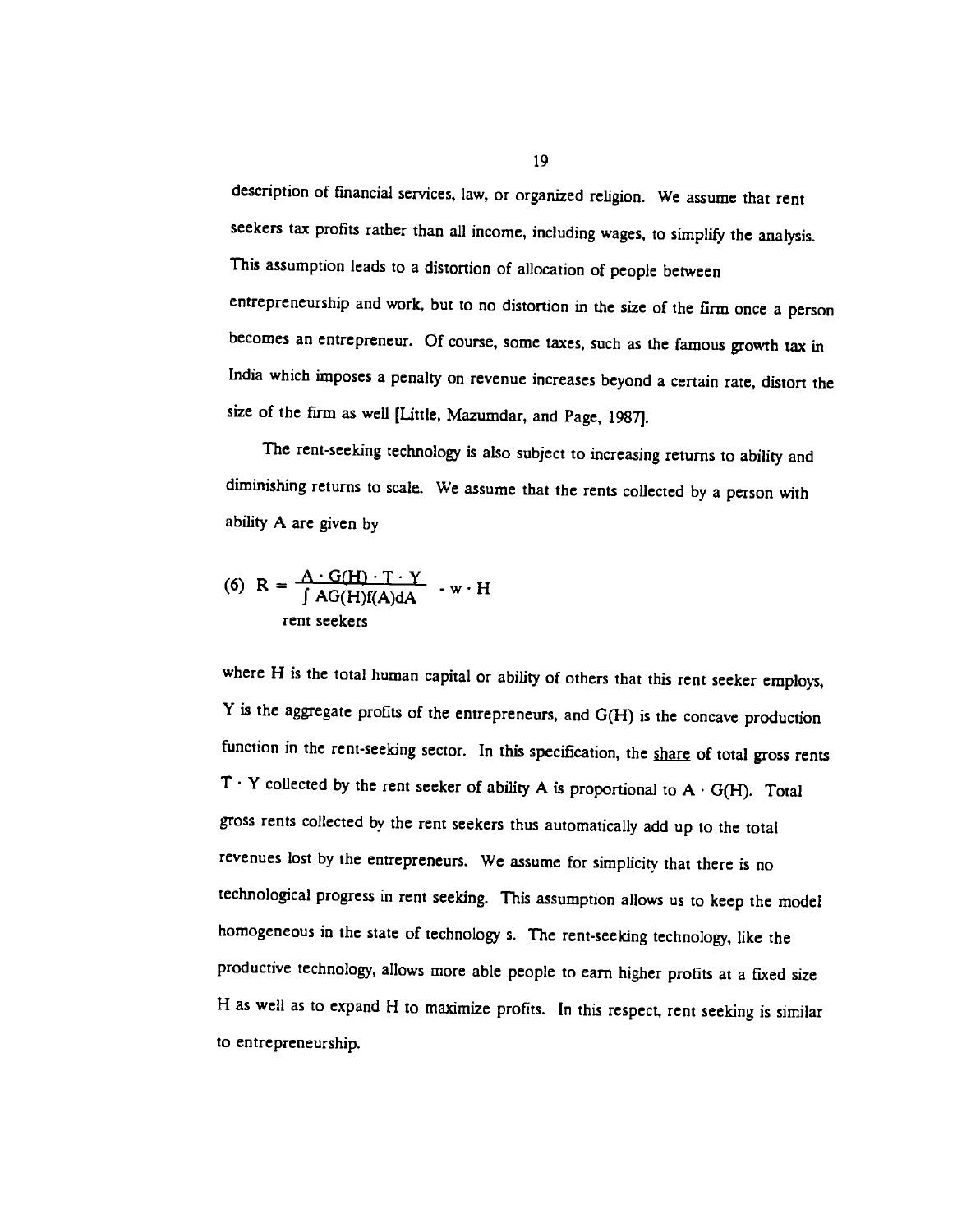Each person now has three choices: entrepreneurship, work, and rent seeking, and he picks the most attractive option. If it is one of the former two, he also sets the size of the firm. In equilibrium, the wage adjusts until the combined demand for workers by the productive and the rent-seeking sector is equal to the supply of workers

# (7)  $\int H(A)f(A)dA + \int H(A)f(A)dA = \int Af(A)dA$ rent seekers entrepreneurs workers

We consider two cases. In the first, the production function (F) for output is more elastic with respect to  $H$  than the production function  $(G)$  for rent seeking; in the second it's the other way around. The results are similar to those of the twosector model. In the first case, the most able people go into the productive sector where firms are the largest, the next group goes into rent seeking, and the least able become workers. The cutoff ability levels are constant because the model is homogeneous in the level of technology s and so the allocation decision is the same each period. In this case, the level of technology s, productivity, wages, profits, and aggregate returns to rent seekers all grow at the rate a--the ability of the most able person in the economy. The growth rate is optimal since this person is an entrepreneur. However, the level of income is lower than it would be without rent seeking. First, some workers are allocated to the rent seeking rather than productive sector and as a result output is foregone. Put differently, demand for workers in the rent-seeking sector drives up wages and so reduces equilibrium employment in the productive sector. Second, the less able entrepreneurs become rent seekers, and so do not organize production. Although this does not lead to the reduction in the growth rate, it leads to a once-and-for-all reduction in the level of income.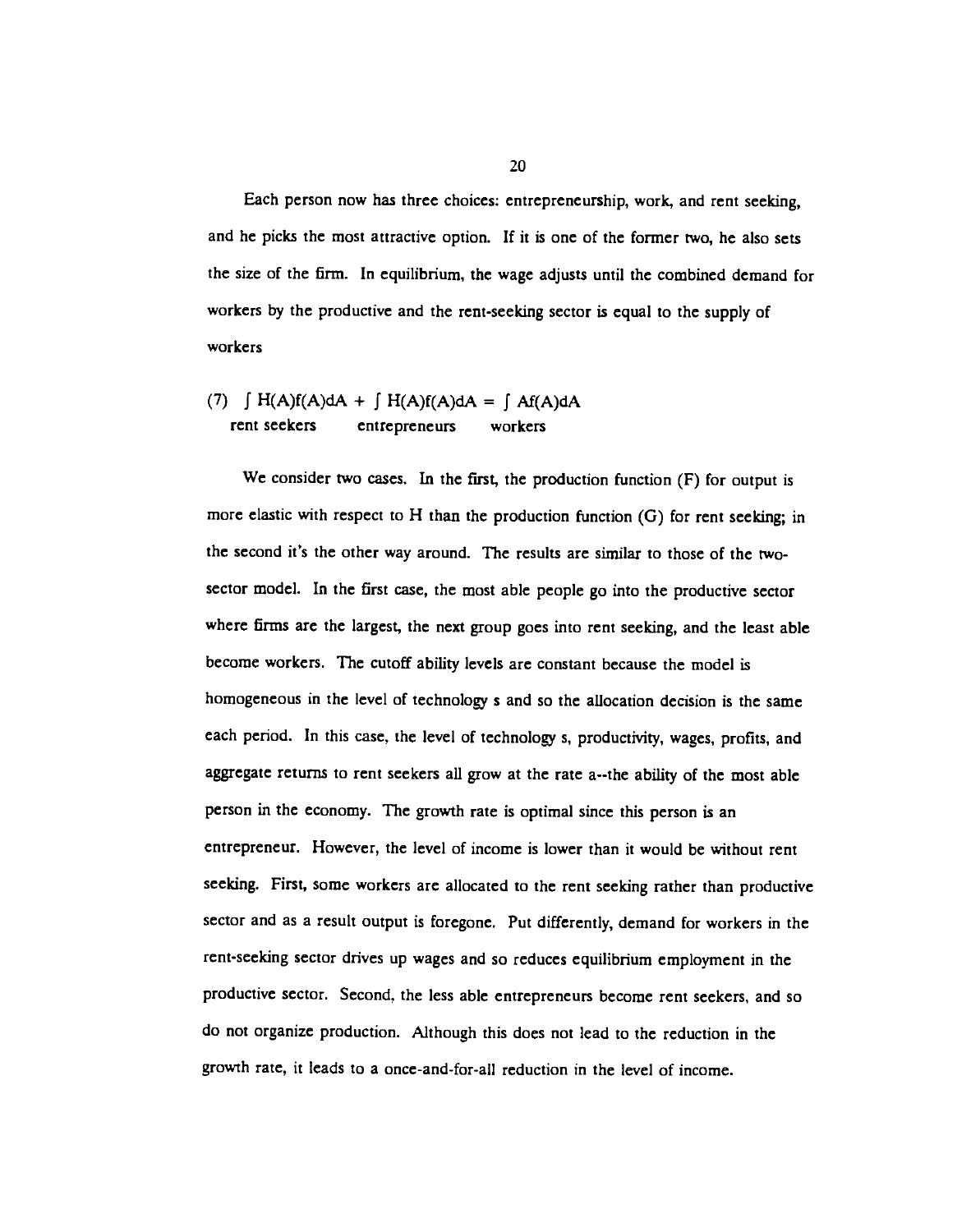The situation is worse when the production function for rent seeking is more elastic and so the most able people become rent seekers since firms (correcting for compensation contracts) are the largest in that sector. The next group becomes entrepreneurs and the least able are workers. Now output grows at a lower rate than a, since the most able entrepreneur is no longer the most able person available. We now have three distortions from rent seeking. It absorbs labor, it distorts the choice of least able entrepreneurs who now become workers, and finally, it turns the most able people, who are pivotal for growth, into rent seekers. The model thus captures the crucial point that rent seeking can reduce growth. (and not just the level of income) because it attracts potential innovators and entrepreneurs. As the ability of the most able person who becomes an entrepreneur falls, so does the growth rate.

This model makes several interesting predictions. First, suppose the tax rate T on entrepreneurial profits falls. This fall can correspond to the improvement in the property rights as suggested by North and Thomas [1973], but also to a reduction in corruption or in taxes. The first direct effect of this fall is to reduce the size of the rent-seeking sector. Workers move out of this sector and into production. Also, in the case where the most able people are entrepreneurs, the most able rent seekers move out and become entrepreneurs since incentives for this activity have improved. Although the growth rate in this case remains at a, the level of income jumps as resources move from rent seeking into entrepreneurship and production.

The case where the most able persons were rent seekers is different. As the tax rate T falls, the least able rent seekers become entrepreneurs, and so the ability of the best entrepreneur rises. As a result, not only does the level of income jump, but the growth rate increases also as the person determining the growth rate of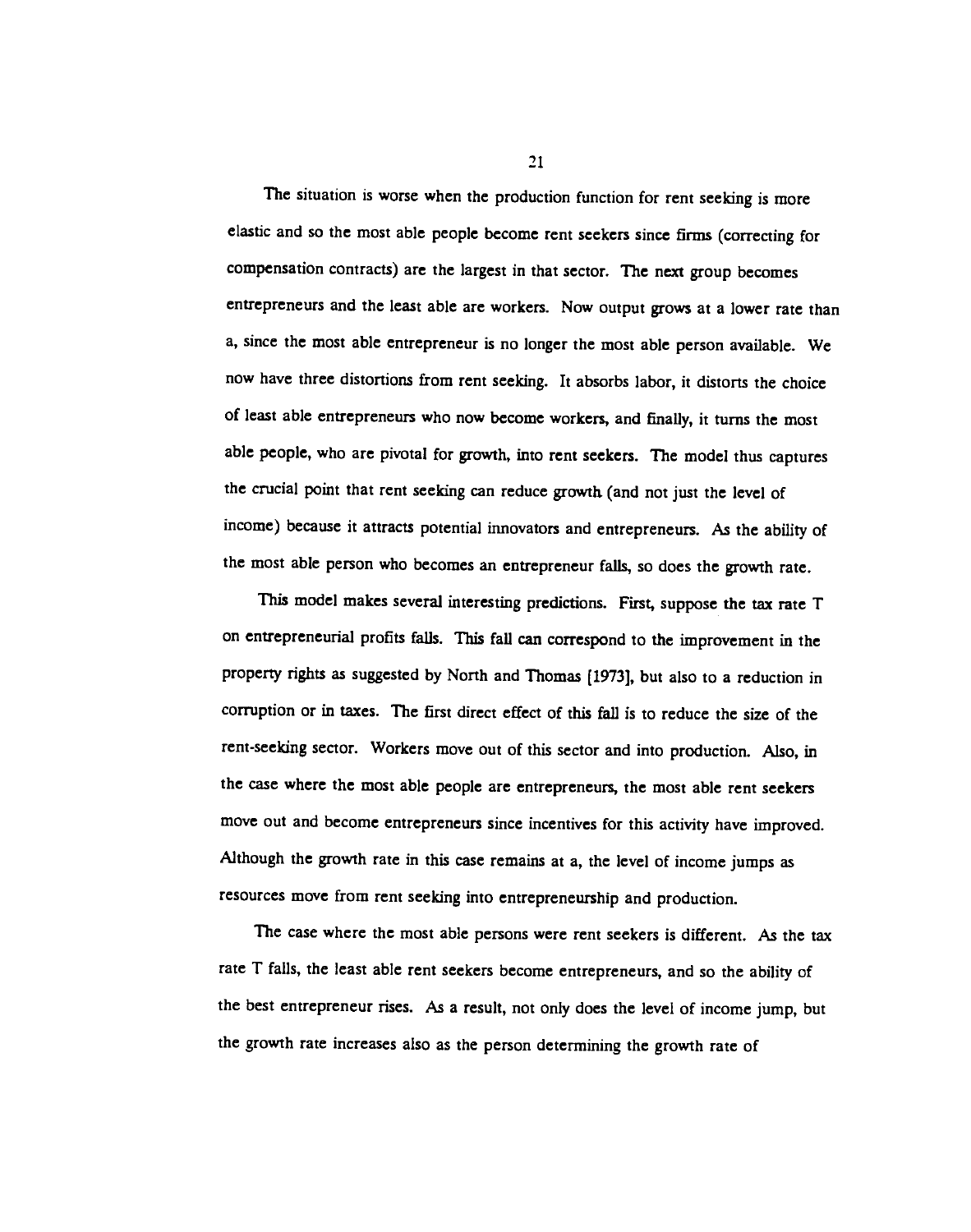technology is now more talented. This result demonstrates perhaps the most important cost of a large rent-seeking sector (high T). By drawing people out of entrepreneurship and into rent seeking, it reduces the growth rate of the economy permanently. The result also demonstrates how a one-time reduction in the extent of rent seeking can permanently raise the growth rate of the economy. Barro [1989] finds that countries with smaller government consumption relative to GDP grow faster, which is what our theory would predict if government consumption was a measure of the tax rate T.

In this model, changes in the tax rate T do not affect whether the most able person is an entrepreneur or a rent seeker. The reason is that the most able person has the strongest comparative advantage at being in the sector that he is in, and so is the last to switch. For example, as T rises, there is more entry into the rent-seeking sector but the entry is by people who have the least attachment to other sectors. This entry drives down the returns without affecting the allocation of inframarginal people. Where the most able person goes is determined in the model only by the relative elasticity of the two production functions, or how fast the diminishing returns set in the two activities. Since the career choice of the most able people determines the growth rate, how fast returns to scale diminish in entrepreneurship and in rent seeking is one of the key determinants of growth.

More generally, the allocation of talent between entrepreneurship and rent seeking is determined by market size and by the nature of contracts as well as by firm size (diminishing returns to scale) in the two types of activities. The puzzle that must be addressed is why, in most countries and times, talented individuals choose rentseeking activities, and the entrepreneurial choice is a fairly rare exception. Rent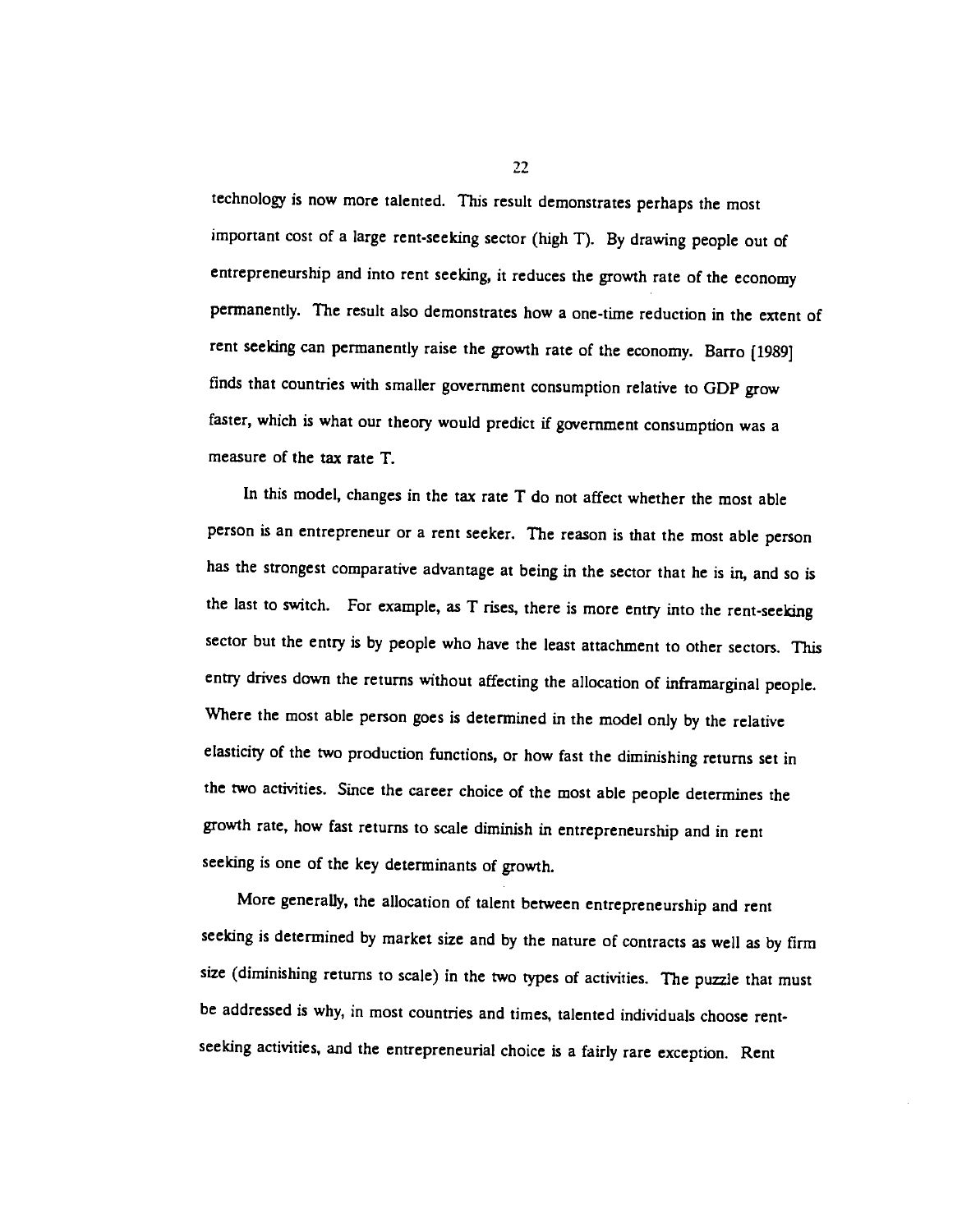seeking seems to have an inherent advantage as a career choice. Table I summarizes some characteristics of countries and markets that influence the allocation of talent; in the following we try to discuss why the choice is so often rent seeking.

Rent-seeking activities are attractive when the potential amounts to be taken are large. When the "official" rent-seeking sectors such as the government, religion, or the army are big and powerful, the resources (and power) that a talented person gets by joining them and succeeding are large. As a result, these sectors attract talent. In such countries, the official institutions have well-defined property rights over private wealth. Because the "official" rent-seeking institutions are and have been extremely. powerful in most countries, this type of rent seeking often attracts talent.

Countries with poorly defined property rights also attract talent into rent seeking, since success at redefining these property rights brings high rewards. Rent seeking pays because a lot of wealth is up for grabs. In these cases, rent seeking is "unofficial" and takes the form of bribery, theft, or litigation. In the United States today, lobbying to influence the Congress and litigation are examples of this activity, which is so attractive because the redistributed wealth is enormous. In many countries, such "unofficial" rent seekers are official agents of the government, who use their official positions to collect unofficial rents. Customs officials in Equatorial Guinea take a cut of meat and liquor imports allegedly to "inspect" them. Like the "official" rent seeking, "unofficial" rent seeking outcompetes entrepreneurship for talent when wealth available for taking is larger.

Importantly, rent seeking unlike entrepreneurship usually deals with capital and other forms of wealth, which rent seekers fight over. Entrepreneurship typically allows the innovator to capture a portion of a market for some period of time, which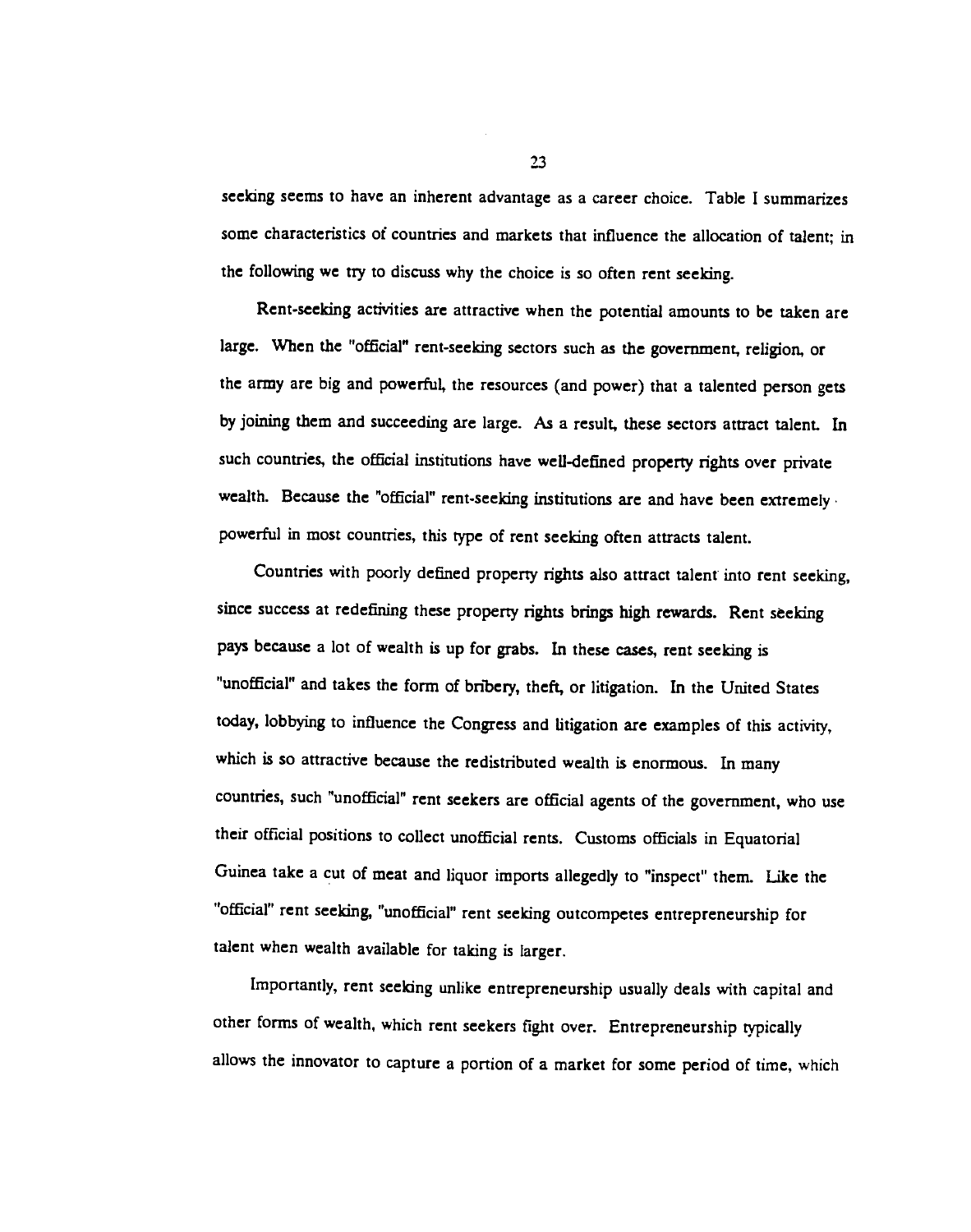is in most cases much less lucrative than getting one's hands on a piece of the country's wealth. Moreover, a country with large wealth but slow growth is especially attractive for rent seeking. The reason is that new goods often have more than unitary income elasticity of demand, and therefore future growth is essential for the profitability of innovation. Slow growth then reduces the attractiveness of innovation and entrepreneurship. This logic suggests that the productivity growth slowdown can be self-sustaining: as talent leaves entrepreneurship and growth slows, the returns to entrepreneurship fall further relative to those to rent seeking. We thus expect rent seeking to prosper in countries with substantial wealth and slow growth, such as the United States and Argentina today.

Feasible firm size, broadly interpreted, also often benefits rent seeking at the expenses of entrepreneurship. When rent seekers such as government officials or the military have substantial authority and discretion, they can expand their operations and collect larger sums unhindered by law or custom. In this respect, poorly defined property rights are responsible not just for large potential markets for rent seeking, but also for the ability of rent seekers to run larger "firms."

In entrepreneurship, physical diminishing returns to scale are only one limitation on firm size. In many less developed countries, legal restrictions on entry and on expansion, such as industrial capacity licensing, are a government-imposed limitation on firm size that makes entrepreneurship less attractive. Access to credit is also a crucial determinant of feasible firm size, and therefore of the attractiveness of entrepreneurship. Because rent seekers themselves often limit the ability of entrepreneurial firms to expand to maximize their own income, high returns to rent seeking often go with low returns to entrepreneurship. Entry and capacity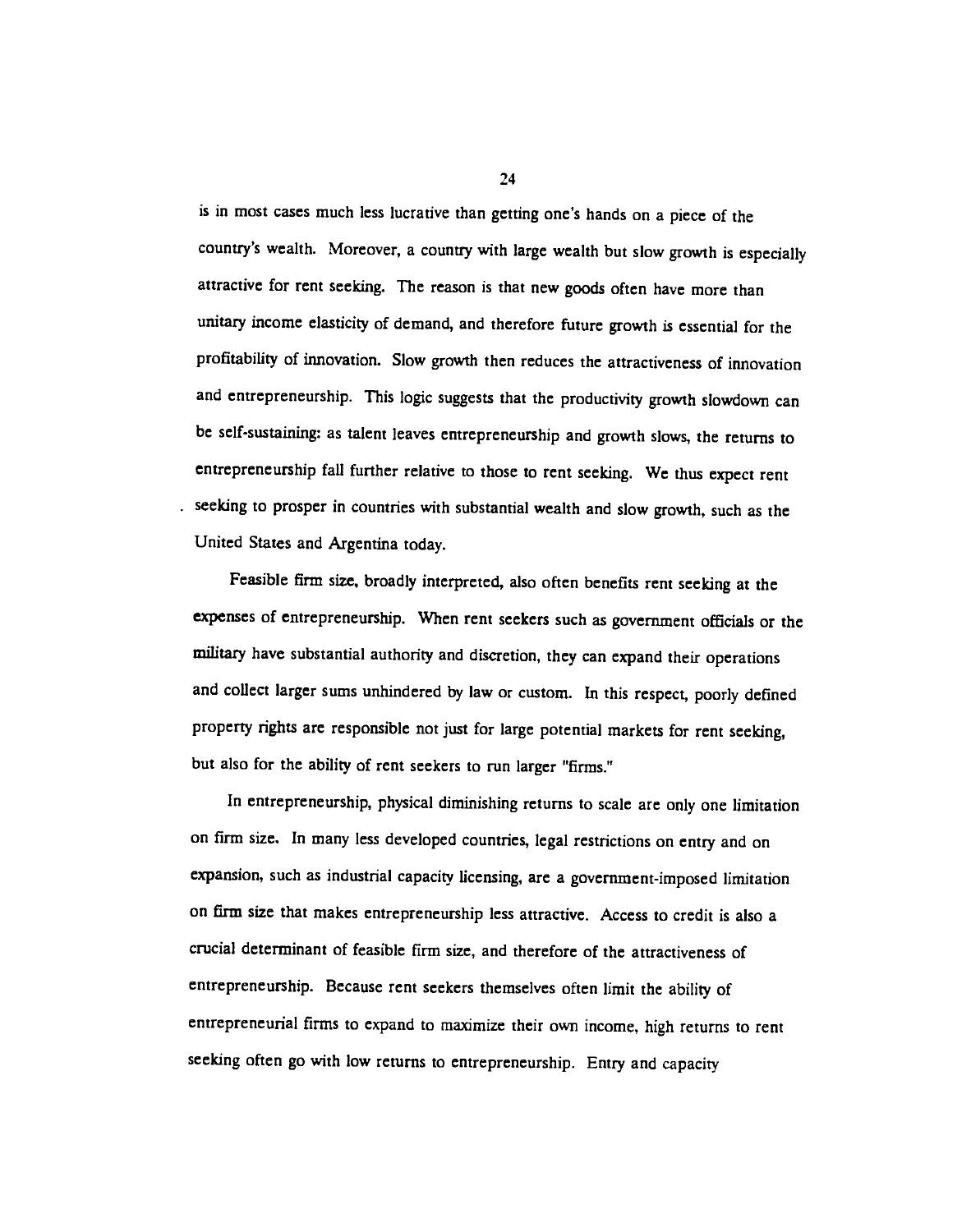restrictions, for example, invite bribes. In contrast, in countries where firms can easily organize and expand with few constraints from the state and from the capital markets, entrepreneurship will be attractive to the most talented relative to rent seeking. When rent seekers tax entrepreneurs by limiting firm expansion, the most able entrepreneurs suffer and the best potential entrepreneurs become rent seekers.

Perhaps the single most important determinant of the allocation of talent is the compensation contract. The ability of rent seekers to keep a large chunk of the rents on their talents, whether legally or illicitly, raises the attractiveness of rent seeking. In many countries, official positions come with a territory of being able to collect bribes. People pay hundreds of thousands of dollars for positions with the power to allocate supposedly free water to farmers in India, since these jobs give them monopoly rights to charge for water. Tax farmers throughout history bid fortunes for positions. Illegal rent seeking is the most attractive when it is protected by the state. What distinguishes these rent-seeking activities is that, at the margin, rent seekers can keep all or most of the return from their ability.

In market rather than official rent seeking, such as some forms of law and speculation, the output of rent seeking is often easily observable, and therefore can be rewarded. This might not be true in entrepreneurial jobs where the inventor cannot start his own firm but must work as part of a team in a large firm. In mature manufacturing industries in the United States, for example, it is extremely hard to identify individual contributions and to reward them accordingly even if they are identified. The difficulty of observing output might drive the potential entrepreneurs out of such industries and into rent seeking. The observability of output and the possibility of rewarding talent is probably the most important reason why so many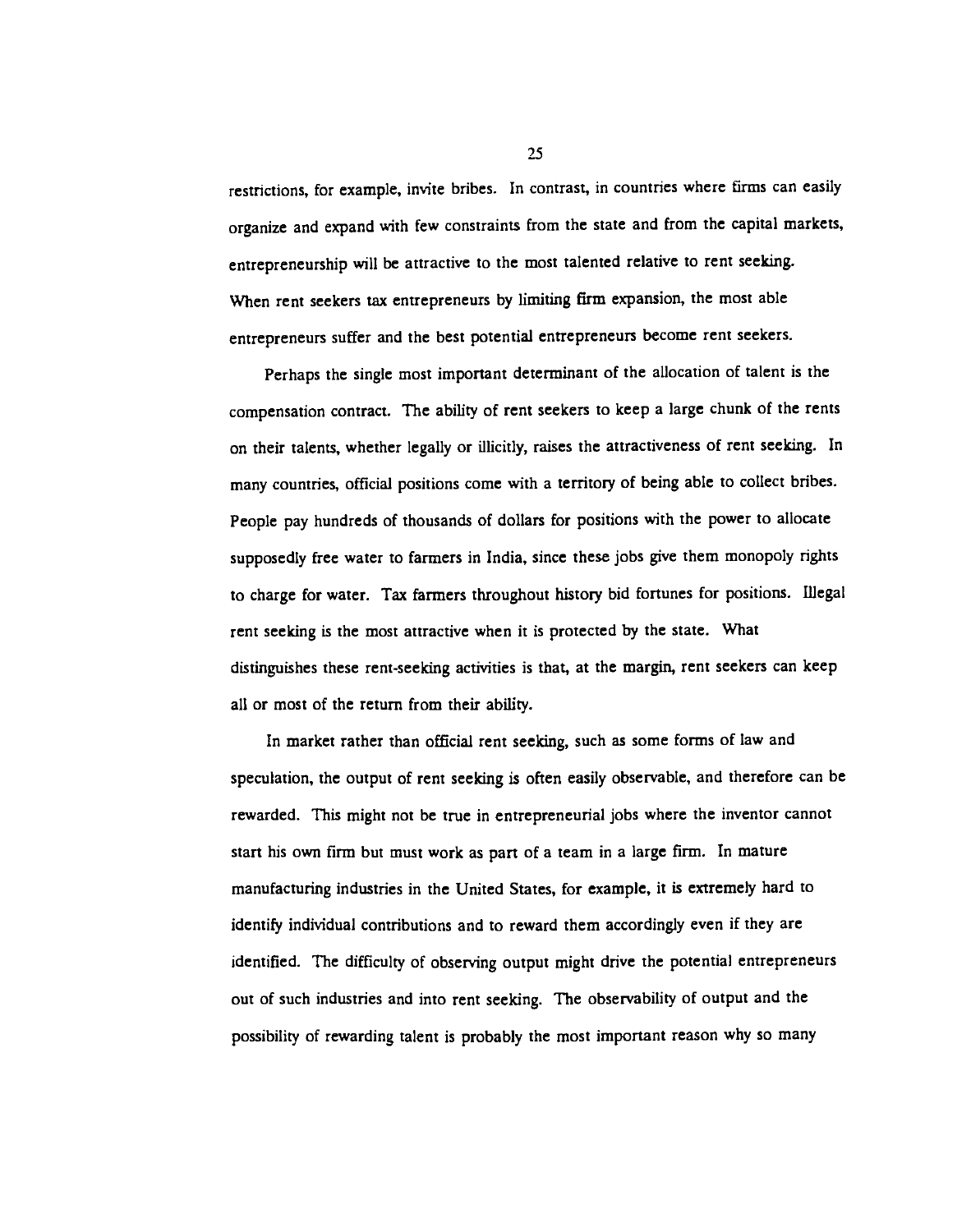talented people go into rent seeking in the United States today.

To summarize, talent in the rent-seeking sectors in many countries benefits from property rights that enable rent seekers to claim a substantial chunk of the productive output through official and unofficial expropriation. As talent joins the rent-seeking sectors, it expands and improves them. The higher taxes on productive activities reduce the returns to entrepreneurship, and drive even more talent into rent seeking. Large rent-seeking institutions and weak rent-protecting institutions draw talent out of entrepreneurship. One benefit of the shrinking rent-seeking institutions, such as the decline of central government, is that talent moves into productive activities. As the New York Times described Hungary's move to capitalism, "Government now has to compete with business for talented workers."

In some countries, entrepreneurs have managed to at least in part avoid the tax from rent seekers by becoming rent seekers themselves. In these countries, it is common for government officials to own businesses run either by themselves or by their relatives, and to protect these businesses from competition or from bribes by virtue of their government positions. Misallocation of talent nonetheless persists, since a large chunk of these people's time is spent in rent-seeking activities designed to foster their own businesses at the expense of those of the competitors.

Our model has one additional interesting implication. Suppose that the most lucrative sector for the most talented is rent seeking and that there is a dominant group in the population that has access to that sector. Suppose this group now excludes some ethnic or racial minority from access to the rent-seeking sector, such as the army or the government. In this case, the most able people from the excluded group must go into other sectors, one of which might very well be entrepreneurship.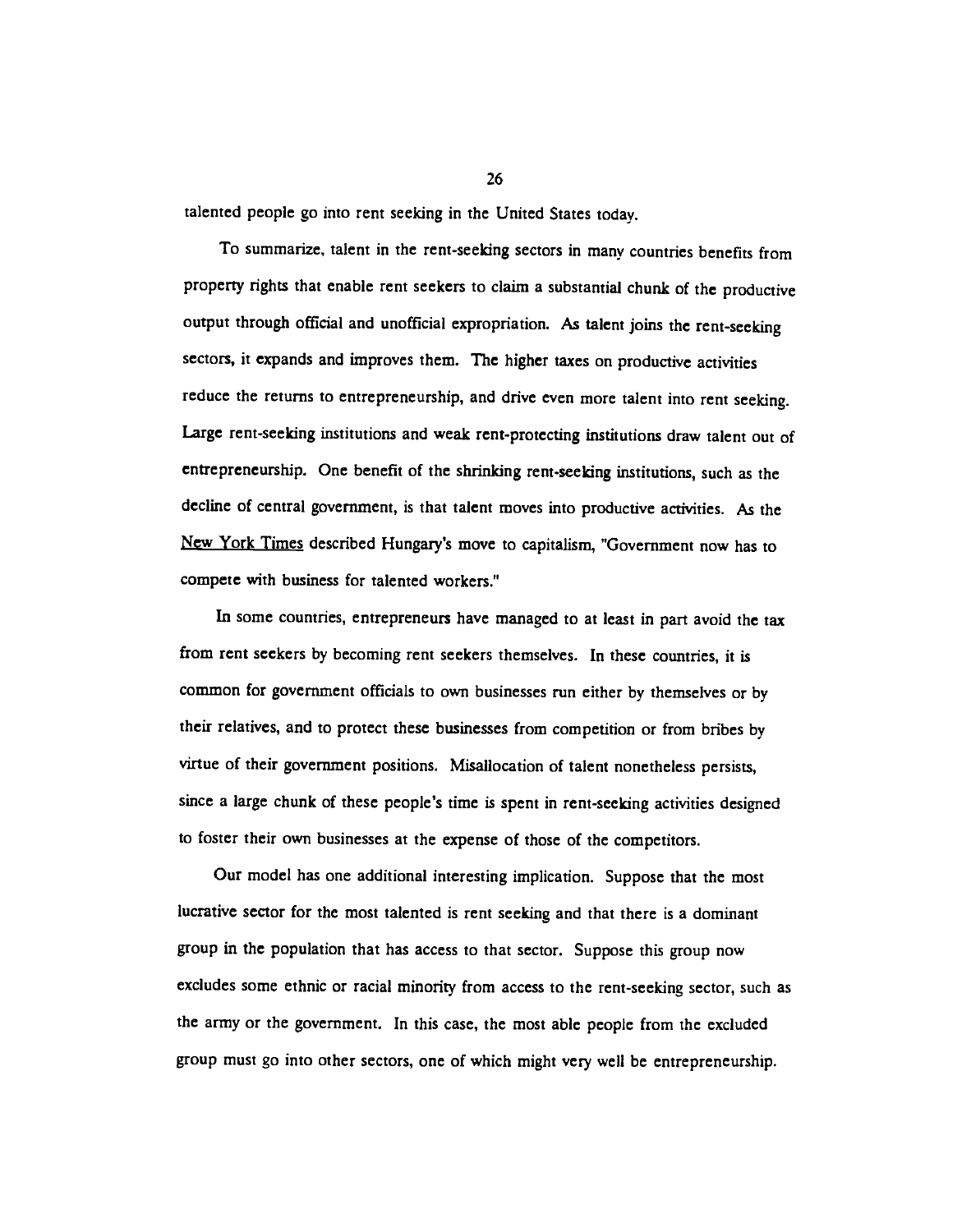If the exclusion is effective, and if the overall distribution of abilities is the same for each group, this means that the ability of the most able entrepreneurs rises. The growth rate of the economy then also rises as a result of this exclusion. Moreover, exclusion of others benefits the dominant group, both because it leaves them a greater share of the rent-seeking pie, and because the size of that pie rises as the quality of entrepreneurship improves. Competition for the rent-seeking positions may in part explain why Jews have been excluded from many rent-seeking occupations in Europe, the Chinese in Malaysia, and the Indians and Lebanese in Africa. Faster growth can be one of the few inadvertent benefits of discrimination in rent seeking. Of course, discrimination against minorities in entrepreneurship hurts both them and the majority.

#### N. Some Evidence

A major implication of our paper is that the allocation of talented people to entrepreneurship is good for growth, and their allocation to rent seeking is bad for growth. Unfortunately, it is hard to directly measure the allocation of talent to these two types of activities. Barro [1989] provides some evidence that high government consumption and a high number of coups, which might both measure the extent of rent seeking, have a negative effect on growth, but this finding is too indirect. An alternative approach is to associate individual occupations with entrepreneurship and rent seeking. Magee, Brock, and Young [1989] have in fact found data on the number of lawyers in thirty-five countries, and found that countries with more lawyers grow slower. We have found data on the numbers of people in different occupations in different countries, but instead used data on college enrollments in different fields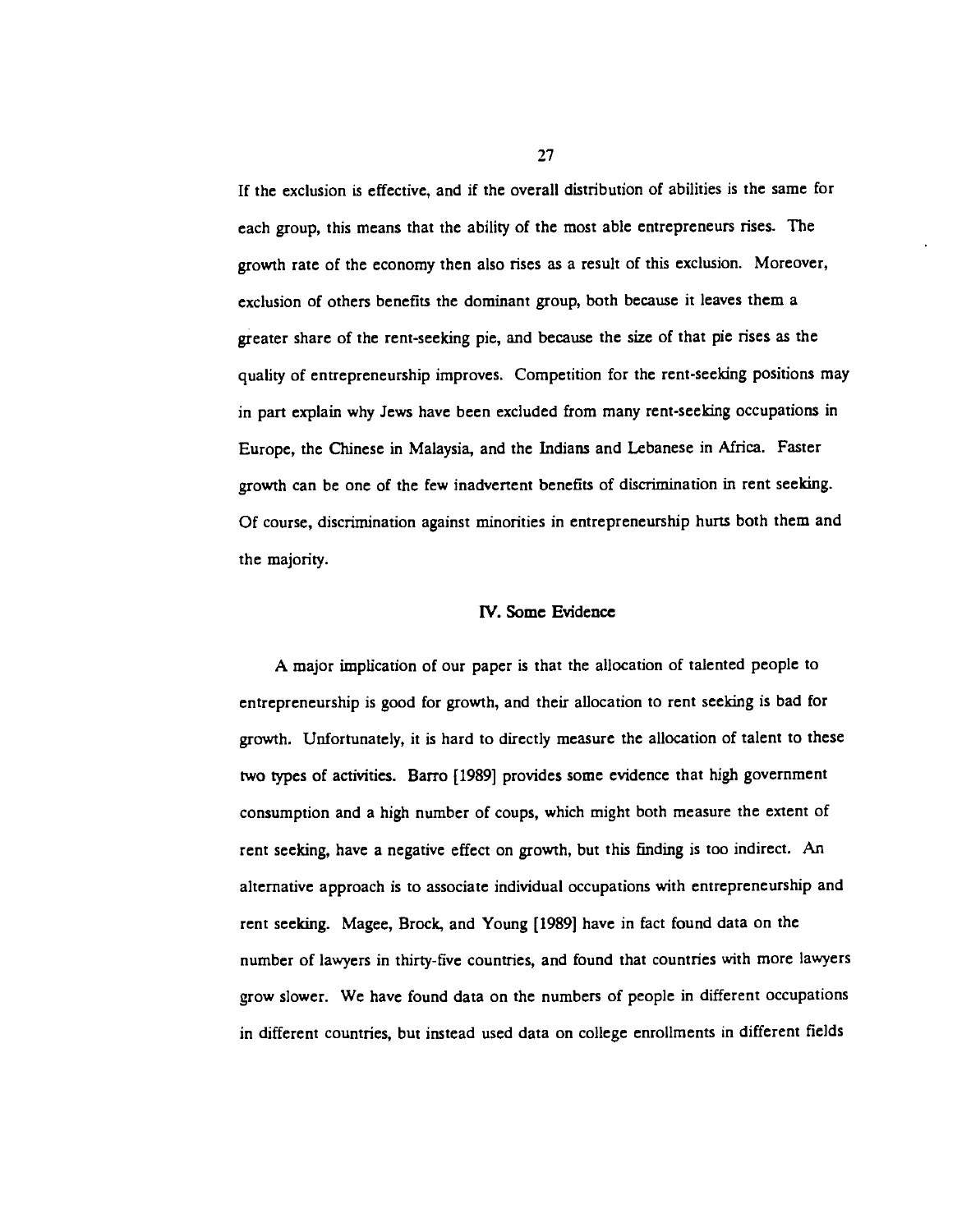for a large cross-section of countries collected by UNESCO. We use the data on college enrollment in law as a measure of talent allocated to rent seeking, and on college enrollment in engineering as a measure of talent allocated to entrepreneurship. Although lawyers do different things in different countries, and undergraduate enrollments might not be a good proxy for the extent of each activity, these are the best measures of rent seeking and entrepreneurship we could find.

We use Barro's [1989] data set that augments the Summers and Heston [1988] data base. In fact, we frame our analysis as an extension of Barro's regressions. The variables we use for each country are the growth rate of real GDP per capita between 1970 and 1985, real GD? per capita in 1960, average from 1970 to 1985 of the ratio of real government consumption (exclusive of defense and education) to real GD?, primary school enrollment rate in 1960, average from 1970 to 1985 of the ratio of real private investment to real GDP, and the number of revolutions and coups. Although these are not all of Barro's variables, they are the most important ones, and include measures of general investment in human capital (primary education), in physical capital (private investment), and of government consumption.

We add to Barro's list the ratio of college enrollments in law to total college enrollments in 1970, and the same ratio for engineering. The reason that we choose total enrollments rather than population or population of a given age as a denominator is that we are interested in the allocation of the most able people between fields. Fractions of college enrollment in law and engineering in fact measure the incentives to be in these fields as opposed to being in college more generally. Looking at the ratios to population would tell us less about the allocation of the most able people and more about incentives to go to college. The intersection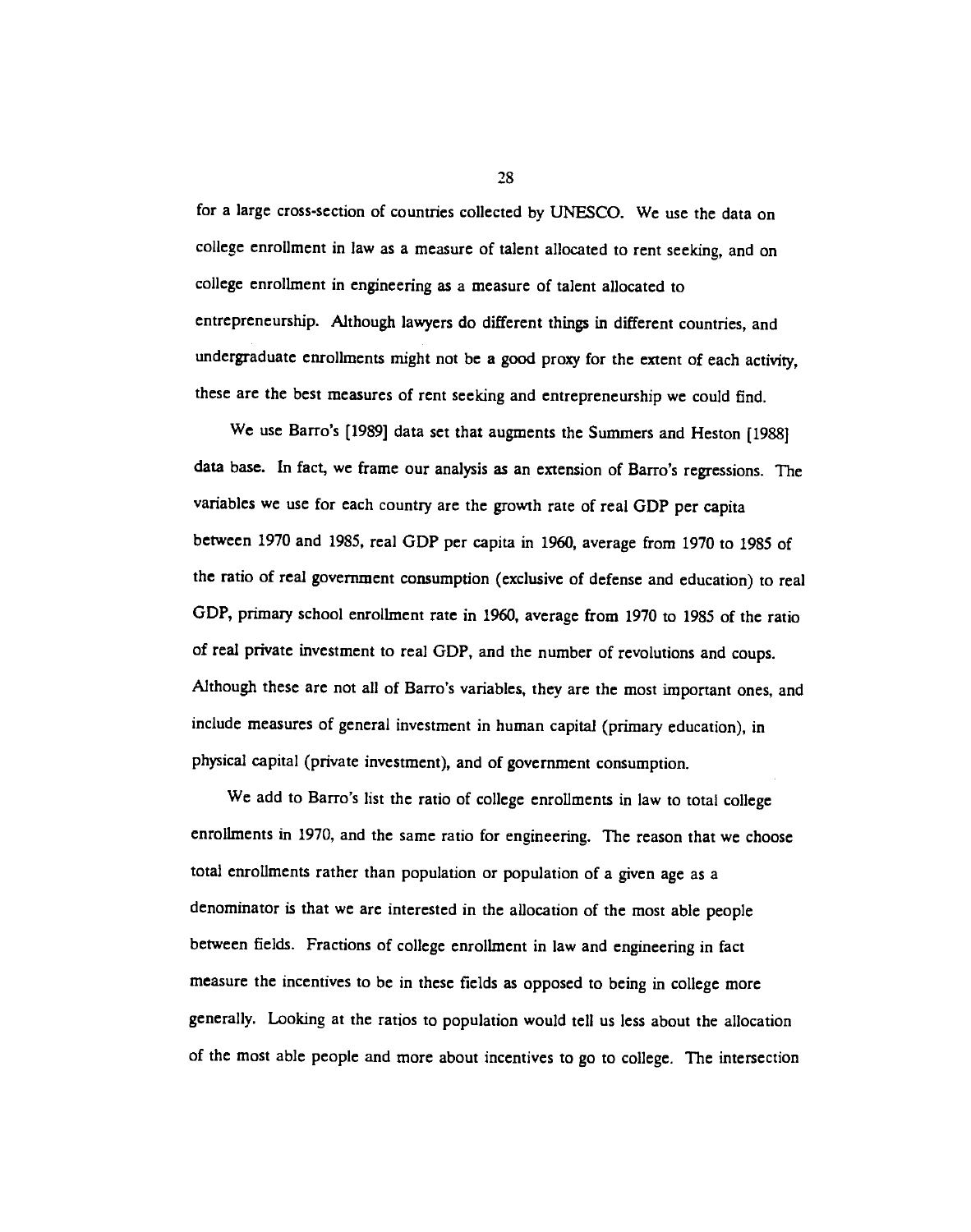of the sample of countries for which data on college enrollments by field are available for 1970 with Barro's 98 country sample for which data on investment and government consumption are available yields 91 observations.

We run the regressions first for all 91 countries in the sample, and then for the 55 countries that have more than 10,000 college students. The idea of looking at countries with more than 10,000 students is to reduce the problem of college attendance abroad. We found this approach preferable to running populationweighted regressions since some large population countries have a significant commitment to education abroad. In addition, the subsample with large college enrollments gets rid of some smaller countries which probably have less reliable data, and might be preferred for this reason as well. Table II presents the summary statistics for the engineering and law variables in the total and the restricted sample.

Table III presents the basic results of the regression of 1970 to 1985 growth rate on law and engineering enrollments, controlling only for the 1960 GDP. In the regression for all countries, we find a positive and significant effect of engineers on growth, and a negative and basically insignificant  $(t = 1.2)$  effect of lawyers on growth. The signs of the coefficients are consistent with the theory that rent seeking reduces growth while entrepreneurship and innovation raise it. If an extra 10 percent of enrollment was in engineering, which corresponds roughly to doubling average engineering enrollments, the growth rate would rise 0.5 percent per year. If an extra 10 percent were in law, which also roughly corresponds to doubling enrollments, growth would fall 0.3 percent per year. If we look at countries with large student populations, the effect of engineers more than doubles and becomes more significant. The negative effect of lawyers also doubles, but remains insignificant. The R-squared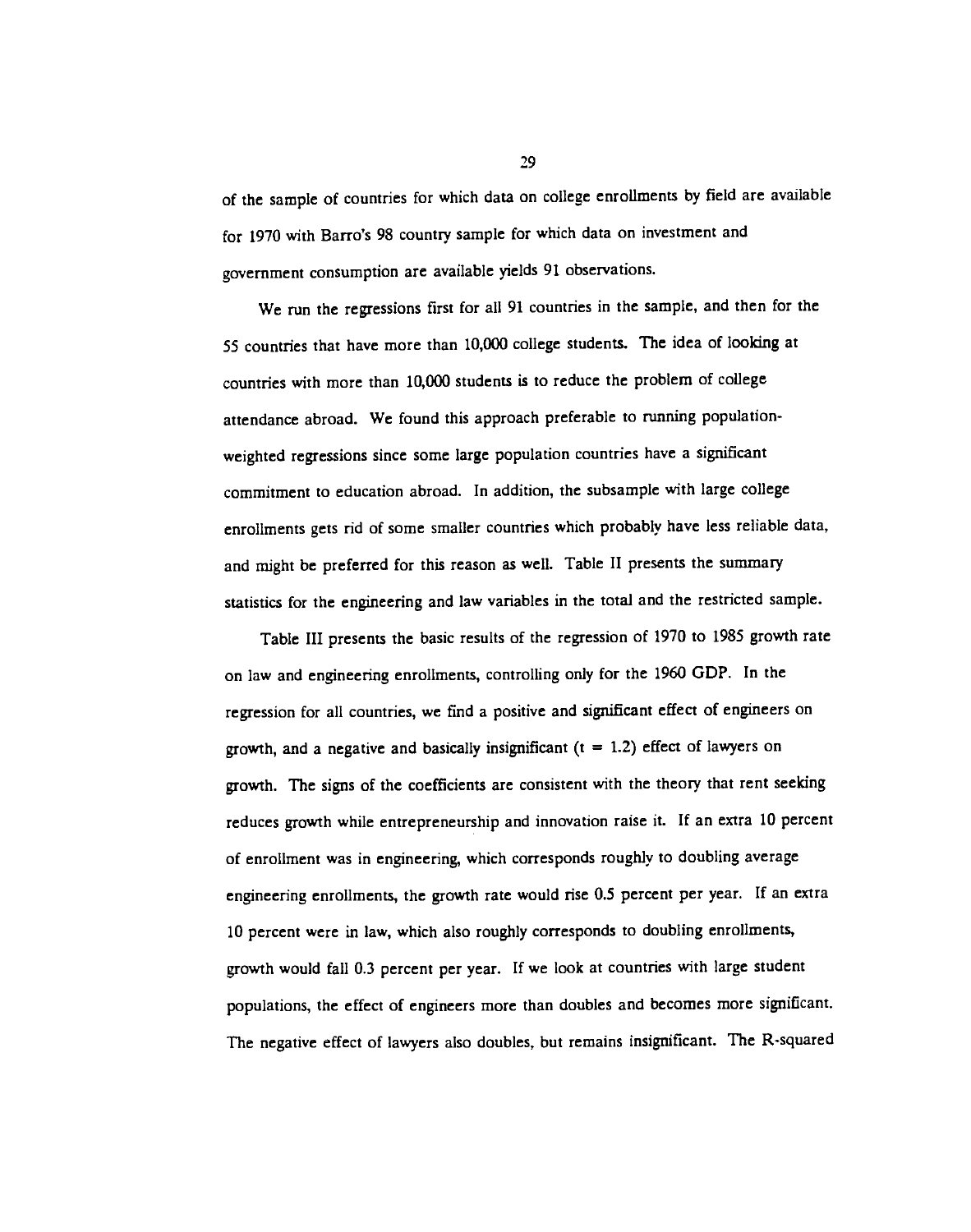of the second regression is a lot higher as well.

Of course, we cannot interpret these relationships as structural, since law and engineering enrollments might be correlated with other sources of growth. Accordingly, we next consider the Barro regression augmented by our law and engineering variables, and then decompose the reduced form effects on law and engineering on growth into direct effects and indirect effects operating through correlation with other variables.

Table IV presents the results of the augmented Barro regression for the whole and the large college population samples. In both regressions investment in physical and in human capital increase growth, while government consumption and revolutions reduce growth. There is also some evidence of convergence as in Barro, although it is not clear that it makes sense to define convergence holding investment constant. The direct effects of lawyers and engineers are very insignificant in the whole sample, with the sign on engineers switching to negative. In contrast, the direct effect of engineering in the reduced sample is still positive and almost significant, although it falls to under half of the total effect in Table III. More surprisingly, the direct effect of lawyers is negative and significant in the reduced sample, and its absolute value is higher than in the whole sample. Based on this sample, Table IV confirms the direct negative relationship between rent seeking and growth, and the direct positive relationship between entrepreneurship and growth.

The positive direct effect of engineers, and the negative direct effect of lawyers, are consistent with our theory, which says that the rate of technological progress is determined by the allocation of talent. If engineering is an attractive major, the quality of talent in engineering is higher, therefore entrepreneurs are of higher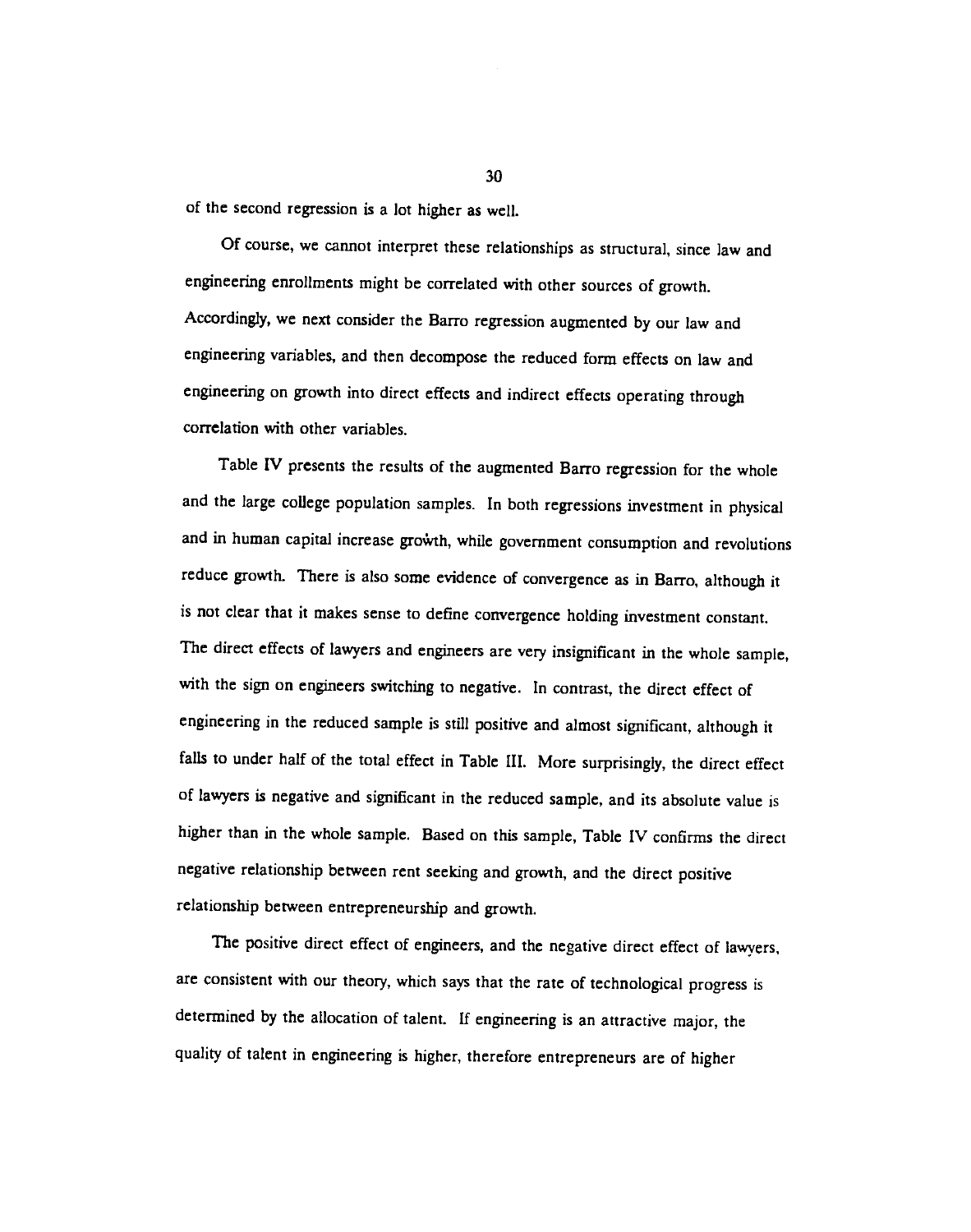quality, the rate of technological progress is greater, and the growth rate of GDP per capita is higher. This argument of course assumes a positive correlation between the fraction of college majors in engineering and the rate of technological progress that they will generate and does not deal with the abilities of engineers. Similarly, if law is an attractive major, the quality of rent seekers is higher, and hence, indirectly, the quality of entrepreneurs is lower and technological progress and income growth are smaller. Of course, there may be other mechanisms that explain these direct effects, and our theory also predicts that there may be indirect effects of the allocation of talent on growth. For example, less rent seeking and more technological progress are likely to raise physical investment.

To decompose the total effect of lawyers and engineers on growth from Table III into the direct and indirect effects, Table V presents the estimates from auxiliary regressions of Table IV independent variables (investment, primary education, government consumption, and revolutions) on lawyers and engineers. In all these regressions, we control for 1960 real GD?. High engineering enrollments predict high investment in pure and physical capital, low government consumption and low revolutions and coups. This suggests that some of the effect of engineers on growth comes from the fact that countries with many engineering majors also do many other things that are good for growth, such as educate the young and accumulate capital. They also avoid things that are bad for growth, such as government consumption and revolutions. Our engineering variable might be a proxy for good incentives and the efficiency of allocation on a variety of margins.

In contrast to the finding for engineers, the correlations between Table IV independent variables and law enrollments are weak and insignificant. To our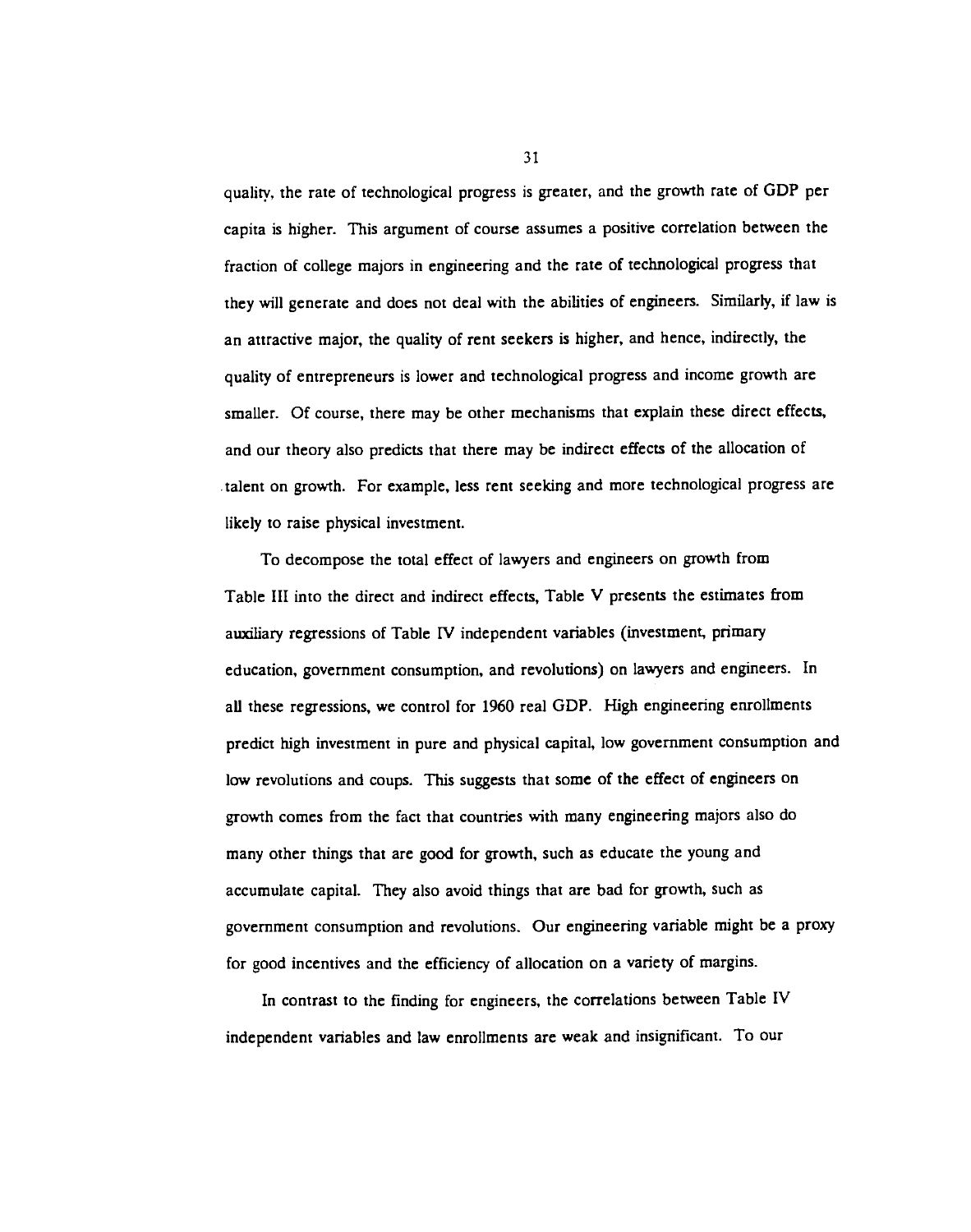surprise, lawyers do not have a significant negative effect on investment, which they would if rem seekers specialized in redistribution of physical capital. The results suggest that most of the effect of lawyers on growth is direct.

Table VI decomposes the total effect into the direct and the indirect effects. For engineers, the direct effect on growth is trivial for the whole sample, but about half of the total for the reduced sample. As we mentioned, this direct effect is consistent with the view that allocating good people to entrepreneurial activities is good for growth. In both samples, the indirect effects are large because engineering enrollments are strongly positively correlated with investment in physical and human capital, which are positively correlated with growth, and negatively correlated with government consumption, which is negatively correlated with growth. This result suggests that in countries that invest and have a good labor force attract their able people into engineering as well, and that as a result of this allocation of resources they grow. They do all the right things at the same time. They also avoid high government consumption, which discourages engineering majors, as well as reduces growth. Avoiding revolutions does not discourage engineering concentrators, and so there is no indirect effect there. Our results suggest, not surprisingly, that people choose the engineering major when other conditions in the economy make investment in industry-related human capital attractive.

The indirect effects of law enrollments on growth are all trivial. By far the main effect is direct, which in the reduced sample is even larger in magnitude than the total effect. This evidence from the reduced sample might mean that the most important effect of lawyers on growth is the opportunity cost of not having talented people as innovators. The small indirect effect suggests that lawyers reduce growth creating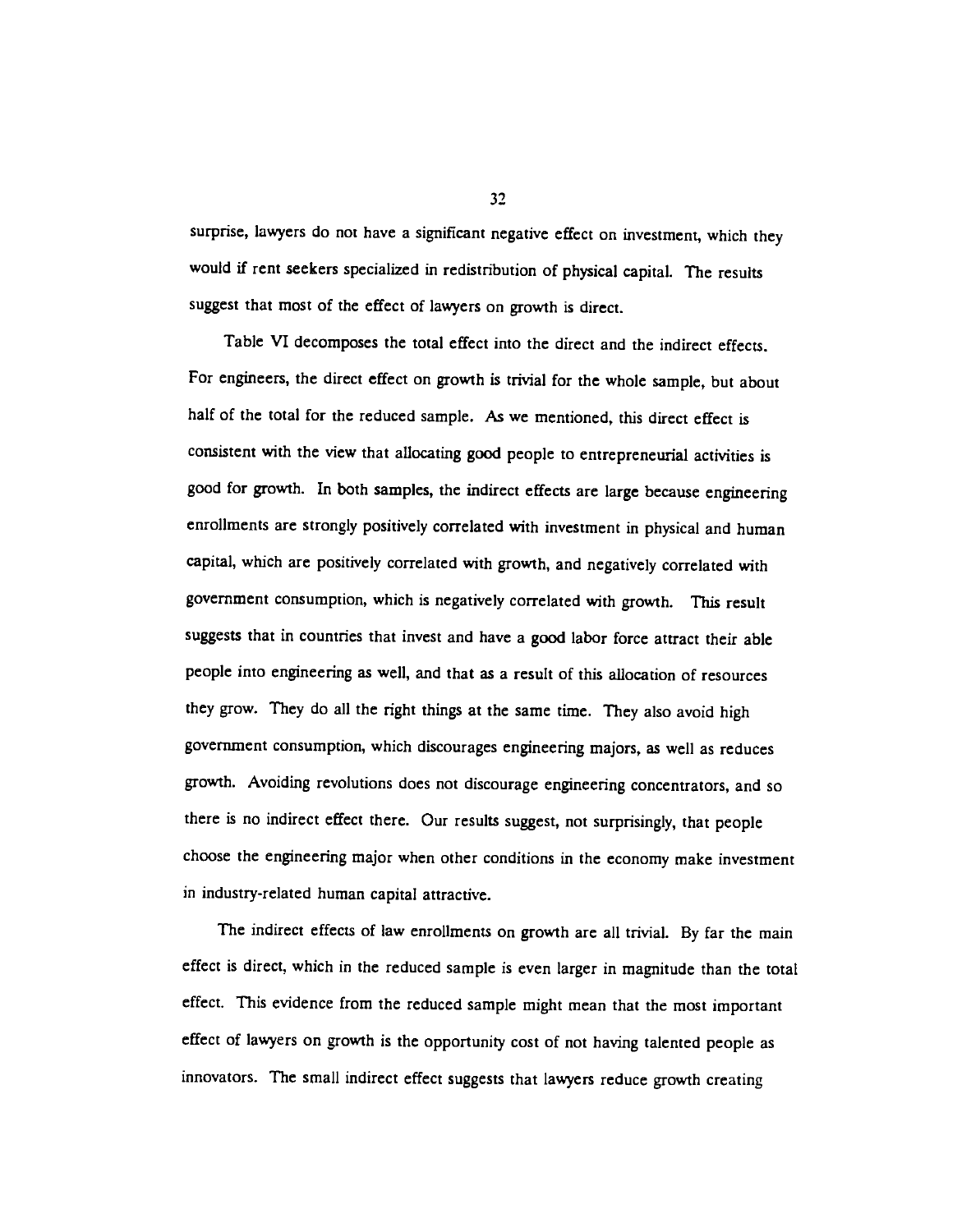activities but not through reducing the incentives to invest.

In summary, the sample with large college enrollments reveals a large direct and large indirect positive effect of engineers on growth, and a large direct negative effect of 1ayers on growth. One, but not the only one, interpretation of these findings is that the allocation of talent is important for growth. The allocation of talent into engineering seems to occur in countries that also invest in human and physical capital, suggesting that some countries just do things right.

### V. Conclusion

Among the many explanations of the recent U. S. productivity growth slowdown, two deal with human capital. The first is that the quality of the U. S. human capital stock is not growing as fast as it used to, or perhaps is even deteriorating. The poor quality of schools, the declining test scores, and even the declining relative wages of high school graduates [Murphy and Welch, 1988] suggest that this might be a problem. The second explanation is that human capital is allocated improperly for growth, and in particular the most able young people become rent seekers rather than producers. The fact that many of the most talented young people become lawyers and security traders is cited as evidence for this explanation.

In this paper, we have presented some theoretical reasons why the second concern might in fact be important, and some empirical evidence that suggests that this concern might be real. Lawyers are indeed bad, and engineers good, for growth. This suggests that private incentives governing the allocation of talent across occupations might not coincide with social incentives. Some professions are socially more useful than others, even if they are not as well compensated. The findings on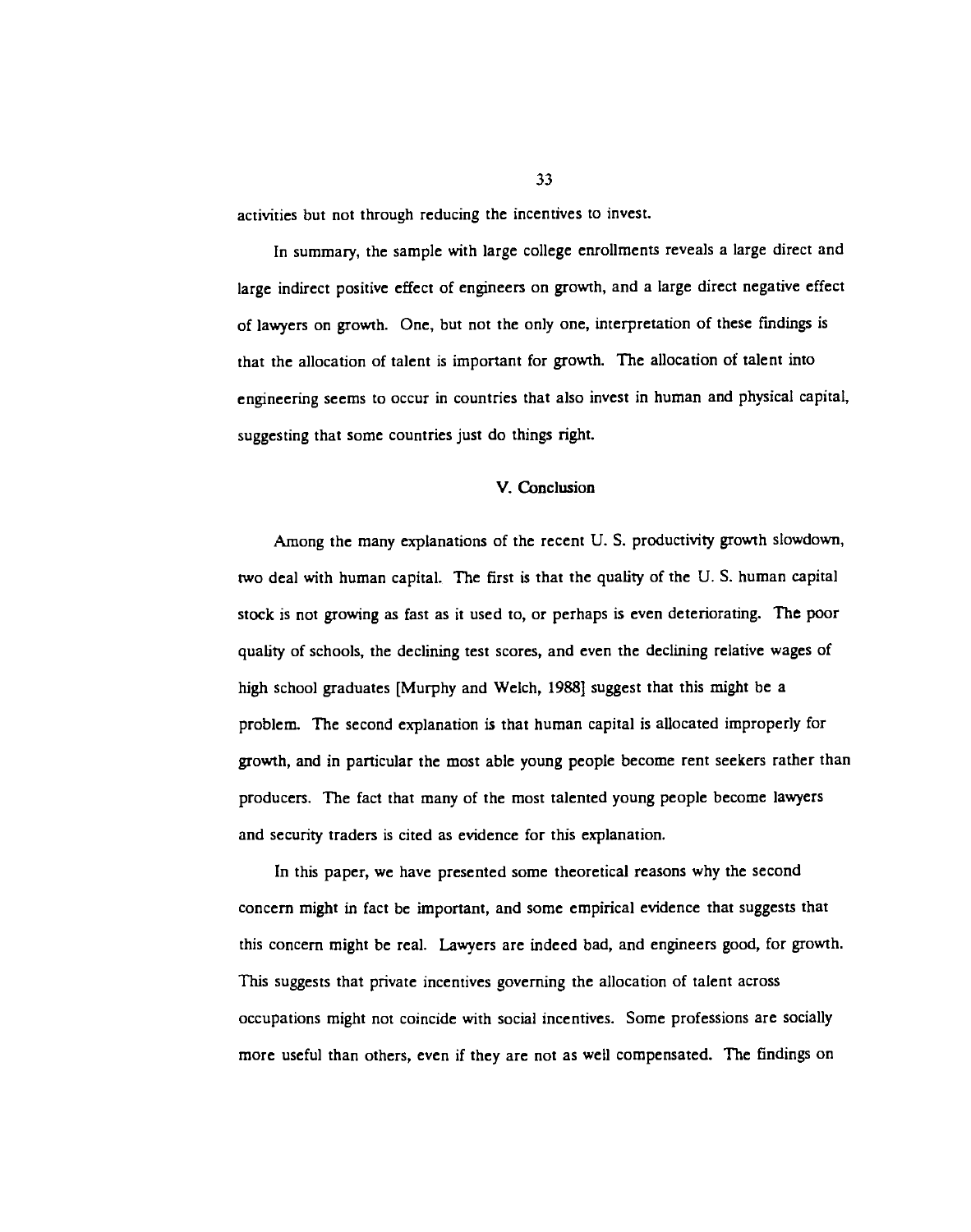engineers also suggest that countries that have many engineering majors also invest in human and physical capital. We do not know what is the exogenous cause of these relationships. However, it is quite possible that policies that raise investment or improve the quality of human capital will indirectly make engineering a more attractive career, and in this way increase growth.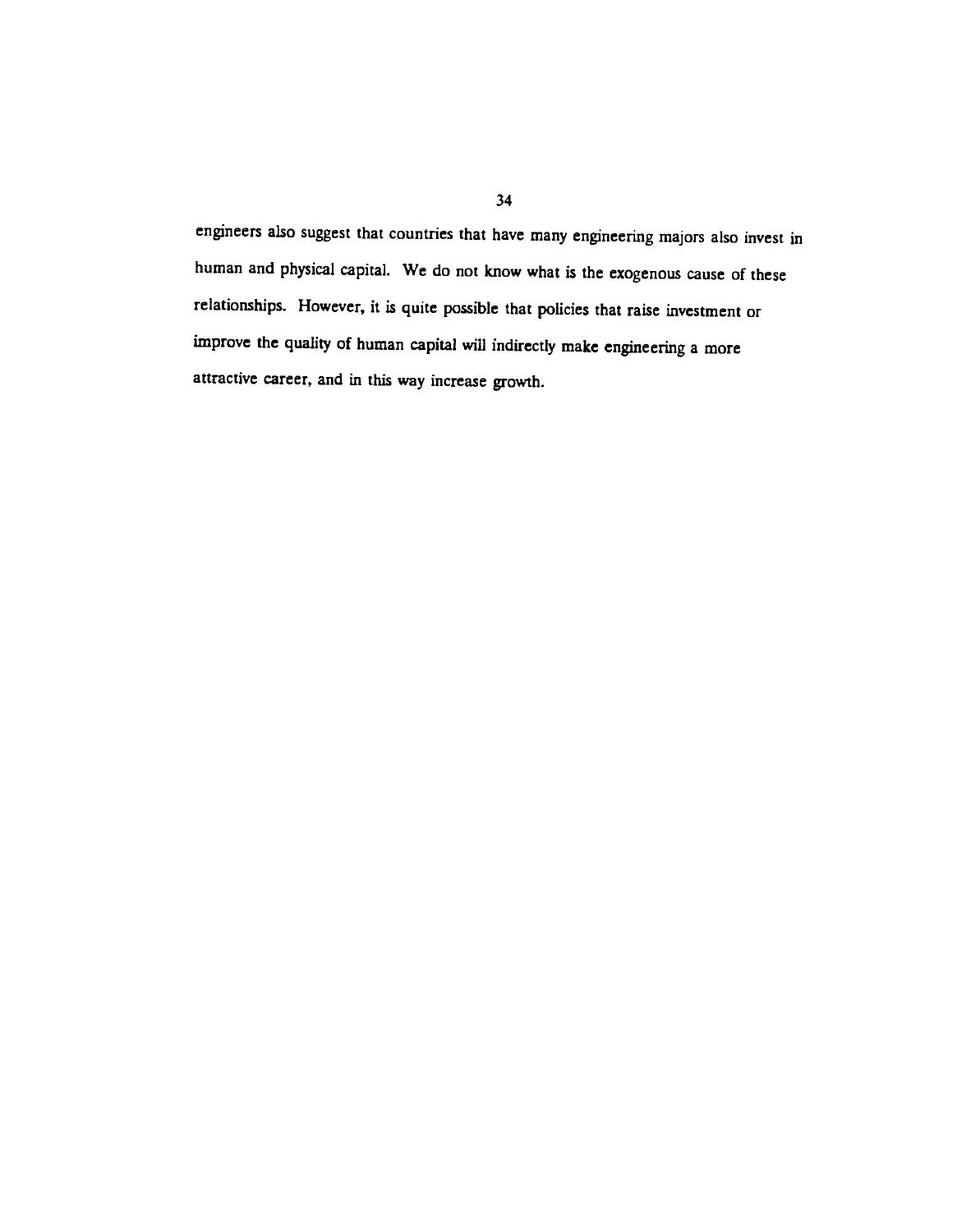#### REFERENCES

- Arrow, Kenneth J., "The Economic Implications of Learning by Doing," Review of Economic Studies. 29 (1962), 155-173.
- Ashton, T. S., The Industrial Revolution: 1760-1830. (London: Oxford University Press, 1948).
- Baumol, William J., "Entrepreneurship: Productive, Unproductive, and Destructive," Journal of Political Economy. 98 (1990), forthcoming.
- Barro, Robert J., "Economic Growth in a Cross-Section of Countries," this Journal. CVI (1991), this issue.

De Soto, Hernando, The Other Path (New York: Harper and Row, 1989).

- Krueger, Anne, 'The Political Economy of the Rent-Seeking Society," American Economic Review. 64 (1974), 291-303.
- Kuhn, Peter, "Unions in a General Equilibrium Model of Firm Formation," Journal of Labor Economics. 6 (1988), 62-82.
- Landes, David, The Unbound Prometheus (New York: Cambridge University Press, 1969).
- Little. Ian M. D., Dipak Mazumdar, and John M. Page Jr., Small Manufacturing Enterprizes: A Comparative Analysis of India and Other Economies (New York: Oxford University Press for the World Bank, 1987).
- Lucas, Robert E. Jr., "On the Size Distribution of Business Firms," Rand Journal of Economics, 9 (1978), 508-523.
- Magee, Stephen P., William A. Brock, and Leslie Young, Black Hole Tariffs and the Endogenous Policy Theory (Cambridge: Cambridge University Press, 1989).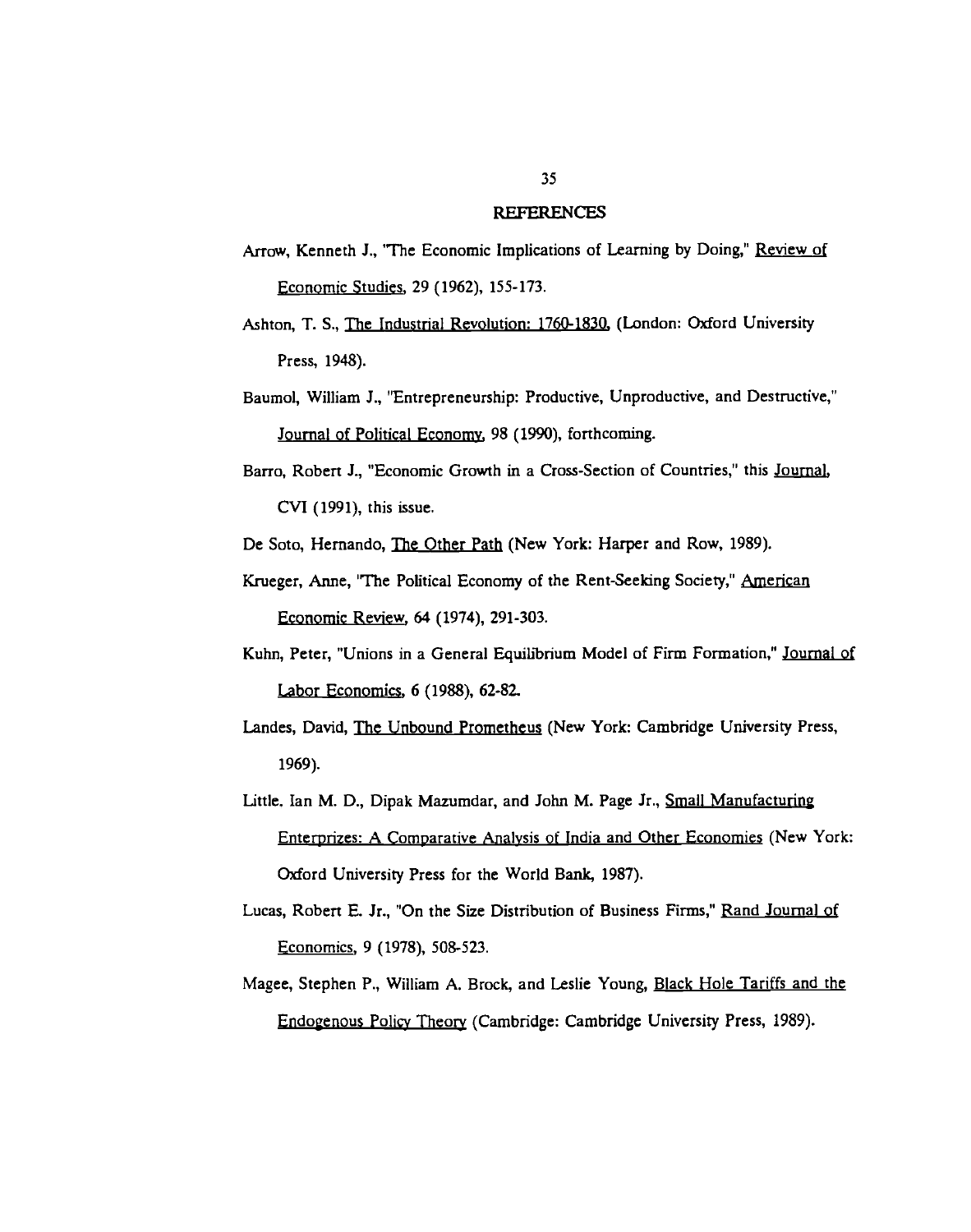Murphy, Kevin M. and Finis Welch, The Structure of Wages,' Mimeo (1988).

- North, Douglass C. and Thomas, Robert Paul, The Rise of the Western World: A New Economic History (Cambridge: Cambridge University Press, 1973).
- Olson, Mancur, The Rise and Decline of Nations (New Haven: Yale University Press, 1982).
- Porter, Michael E., The Competitive Advantage of Nations (New York: Free Press, 1990).
- Rosen, Sherwin, "The Economics of Superstars," American Economic Review. 71 (1981), 845-858.
- Summers, Robert and A. Heston, "A New Set of International Comparisons for Real Product and Price Levels: Estimates for 130 Countries," The Review of Income and Wealth. 34 (March, 1988), 1-25.
- Tullock, Gordon, "The Welfare Cost of Tariffs, Monopoly and Theft," Western Economic Journal. 5 (1967), 224-232.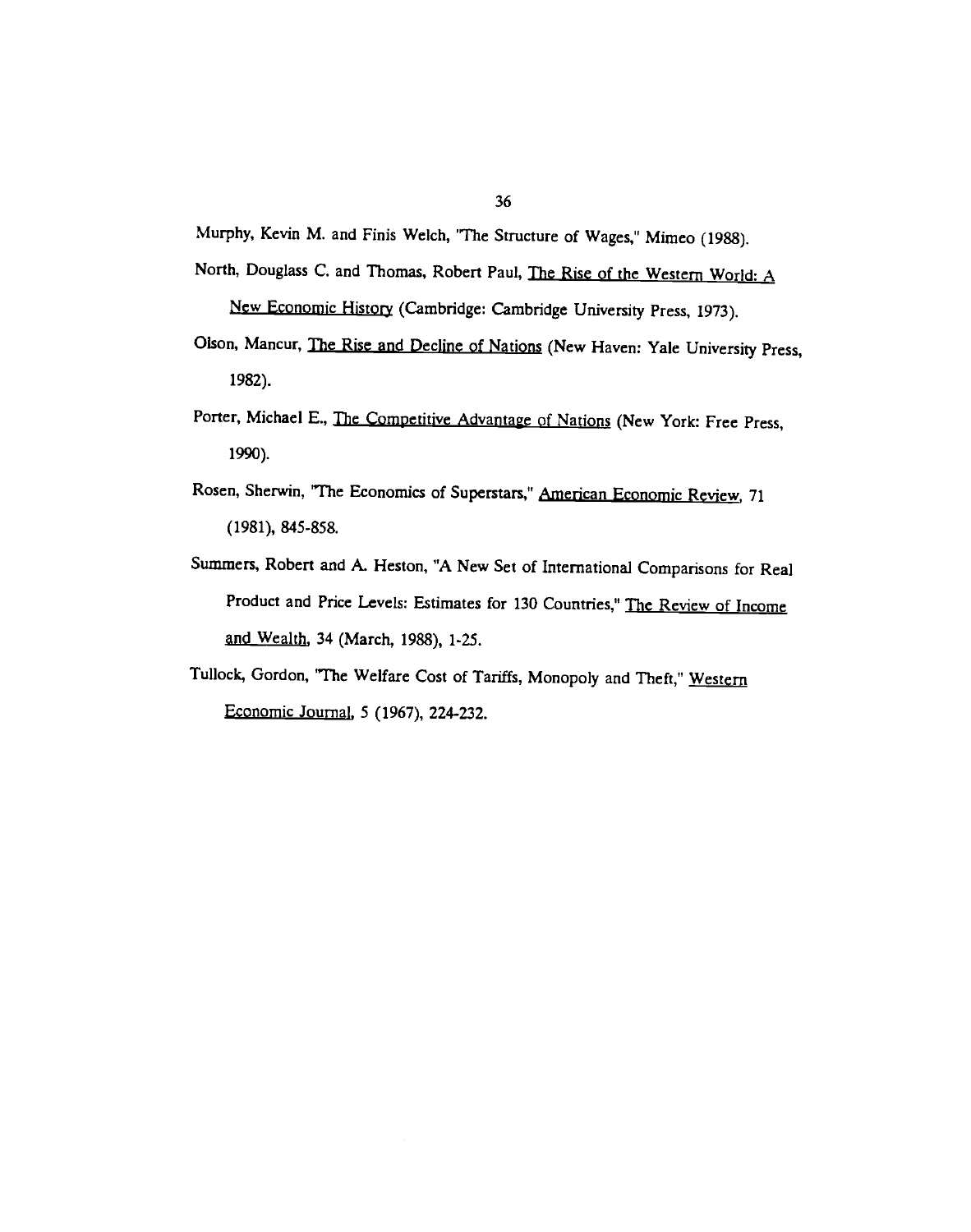- O'Hara, Maureen (1981), "Property Rights and the Financial Firm," Journal of Law and Economics,  $24$ ,  $317-332$ .
- Partch, Meghan (1987), "The Creation of a Class of Limited Voting Common Stock and Shareholder Wealth," Journal of Financial Economics, forthcoming.
- SEC (1986), "Self-Regulatory Organizations; Proposed Rule Change; New York Stock Exchange, Inc.," Federal Register, 51, 222, November 18, 41715-41718.
- Shleifer, Andrei and Robert V. Vishny (1986), "Greenmail, White Knights, and Shareholder's Interest," The Rand Journal of Economics, 17, 3, Autumn, 293-309.
- Shleifer, Andrei and Robert V. Vishny (1986), "Large Shareholders and Corporate Control," Journal of Political Economy, 24, 3, June, 461-488.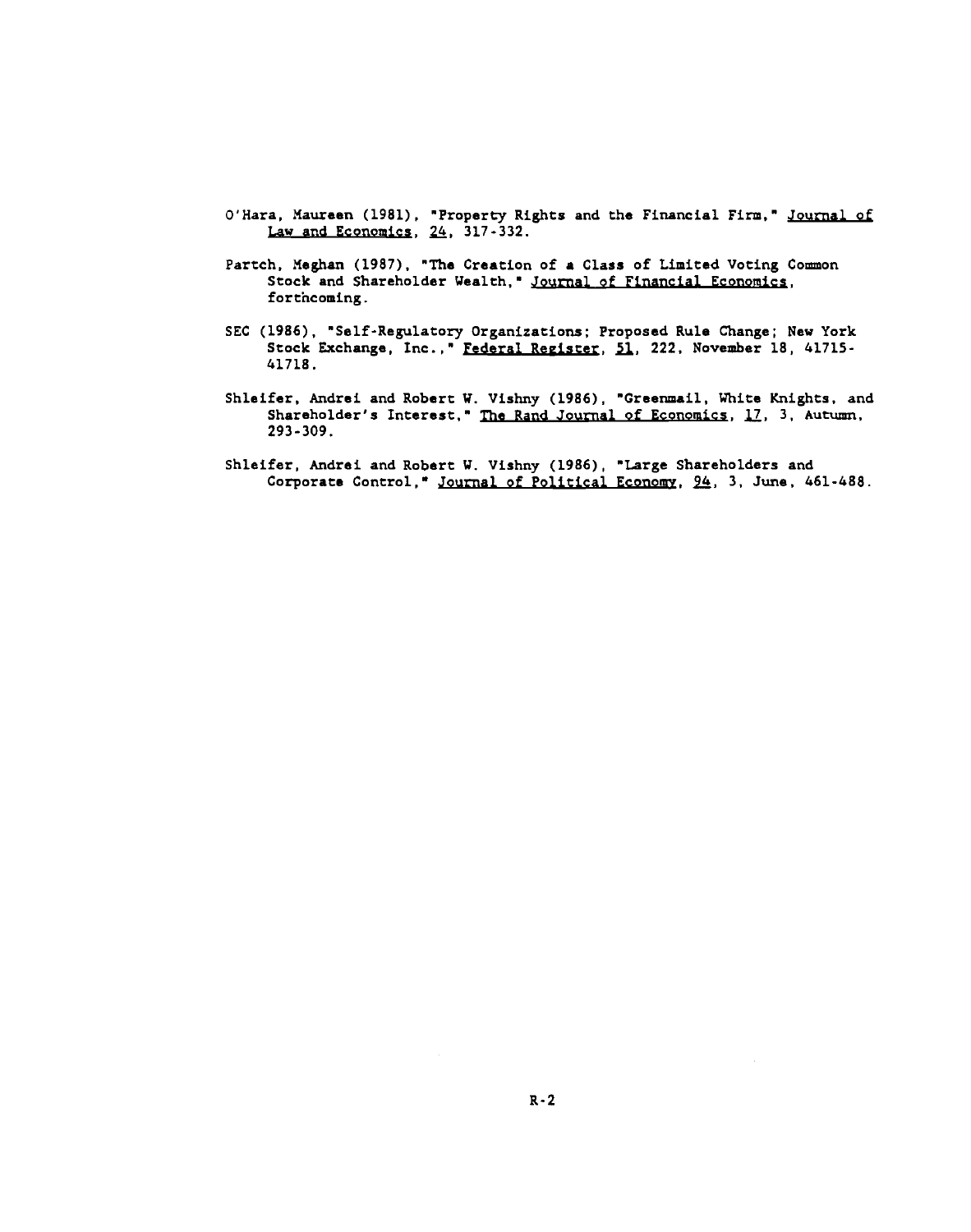# Table I

# Factors Favoring Rent Seeking and Entrepreneurship

|             | <b>Factors making</b><br>rent seeking<br>an attractive choice                                                                                                                                                                                                                                      | Factors making<br>entrepreneurship<br>an attractive choice                                                                                                        |
|-------------|----------------------------------------------------------------------------------------------------------------------------------------------------------------------------------------------------------------------------------------------------------------------------------------------------|-------------------------------------------------------------------------------------------------------------------------------------------------------------------|
| Market size | Large resources go to<br>"official" rent-seeking<br>sectors, such as the<br>government, army, or religion.<br>Poorly defined property rights<br>make wealth accessible to<br>"unofficial" rent seekers.<br>Large wealth which is up for<br>grabs, especially relative to<br>smaller goods markets. | Large markets for<br>goods. Good<br>communications and<br>transportation that<br>facilitate trade.                                                                |
| Firm size   | Substantial authority and<br>discretion of rent seekers<br>(such as government officials,<br>army, etc.) enable them to<br>collect large sums unhindered<br>by law or custom.                                                                                                                      | Easy entry and<br>expansion, few<br>diminishing returns in<br>operations, access to<br>capital markets.                                                           |
| Contracts   | Ability to keep a large chunk<br>of collected rents. In firms,<br>observability of output which<br>yields appropriate rewards.                                                                                                                                                                     | Clear property rights,<br>patent protection.<br>No expropriatility of<br>rents by rent seekers.<br>Ability to start firms<br>to collect quasi rents<br>on talent. |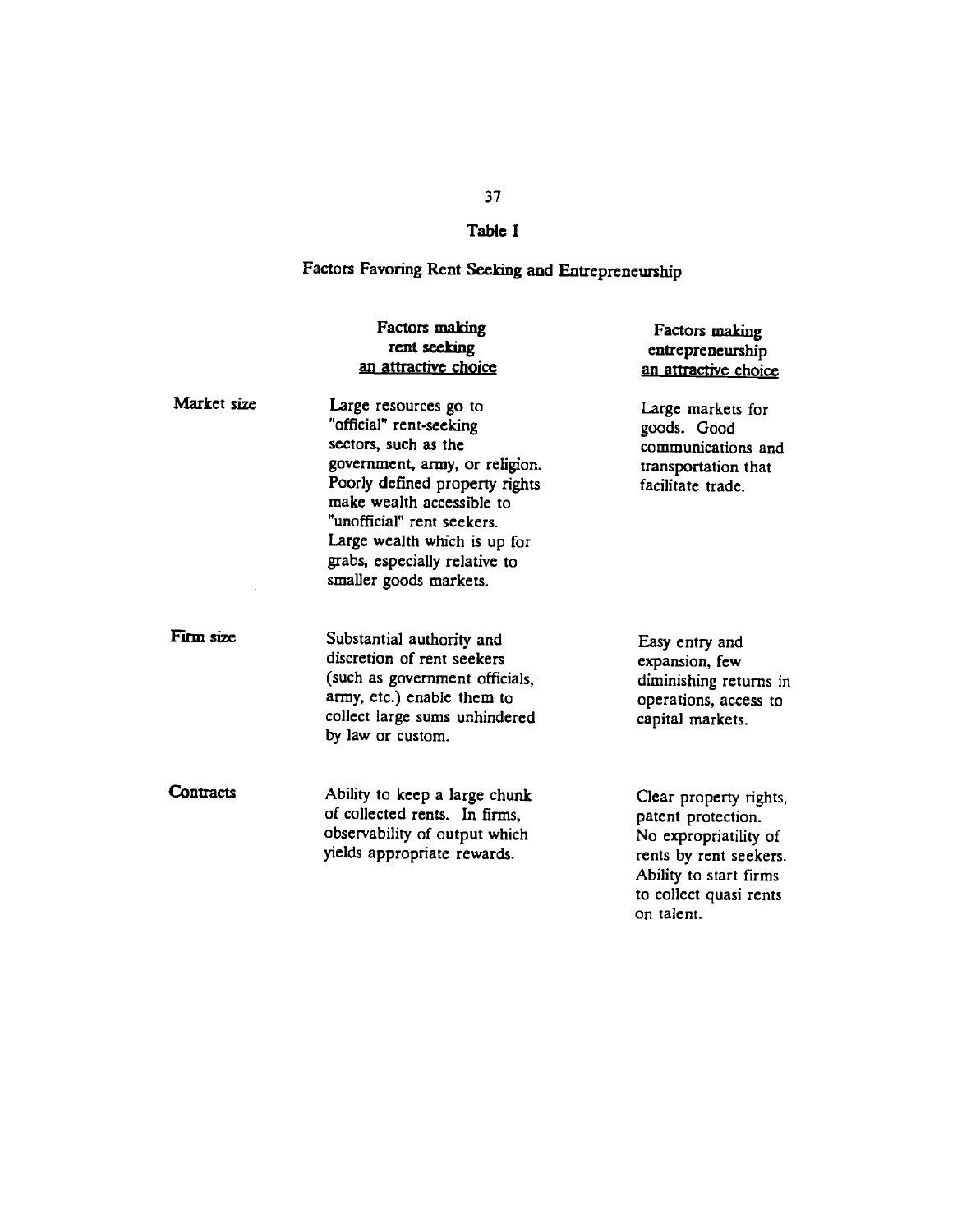# 38

# Table II

#### Summary Statistics for Engineering and Law Major as Percentage of College Students

|                 | Full sample |       | Countries with<br>10,000 or more students |            |  |
|-----------------|-------------|-------|-------------------------------------------|------------|--|
|                 | Engineering | Law   | Engineering                               | <u>Law</u> |  |
| Mean            | 10.39       | 8.89  | 12.03                                     | 7.25       |  |
| Median          | 9.08        | 5.52  | 10.25                                     | 5.61       |  |
| 25th percentile | 3.83        | 2.65  | 7.26                                      | 3.10       |  |
| 75th percentile | 14.31       | 11.20 | 15.92                                     | 10.05      |  |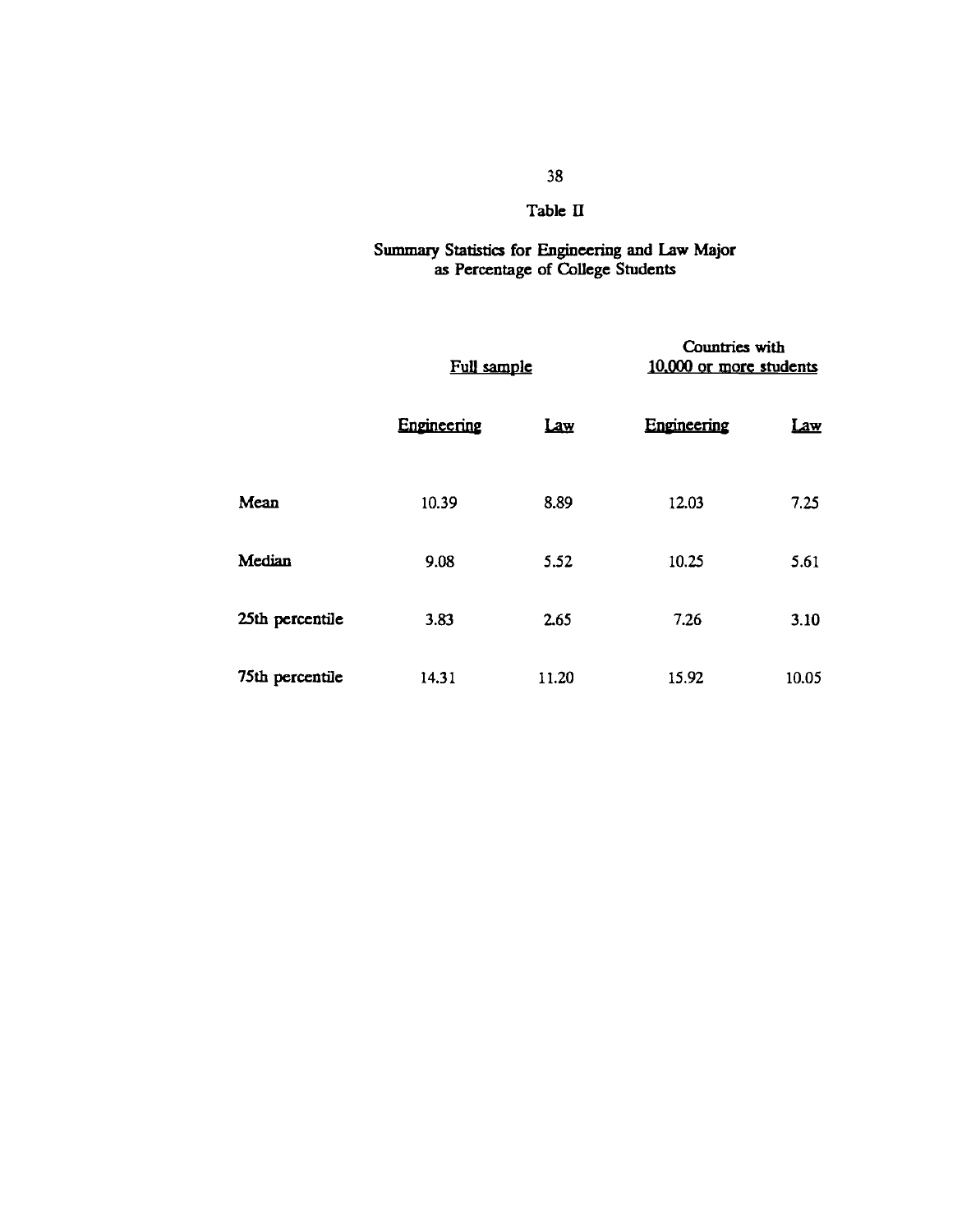# Table  $\scriptstyle\rm I\!I\!I$

### Regressions of Growth of Real GDP Per Capita between 1970 and 1985 on Proportions of Majors in Engineering and Law

|                 | All countries       | $\geq$ 10.000 students |
|-----------------|---------------------|------------------------|
| Model           | $\omega$            | (2)                    |
| Constant        | 0.013<br>(0.005)    | 0.015<br>(0.004)       |
| Engineering     | 0.054<br>(0.027)    | 0.125<br>(0.037)       |
| Law             | $-0.031$<br>(0.025) | $-0.065$<br>(0.049)    |
| <b>GDP 1960</b> | 0.000<br>(0.001)    | $-0.002$<br>(0.001)    |
| N               | 91                  | 55                     |
| R-square        | 0.09                | 0.23                   |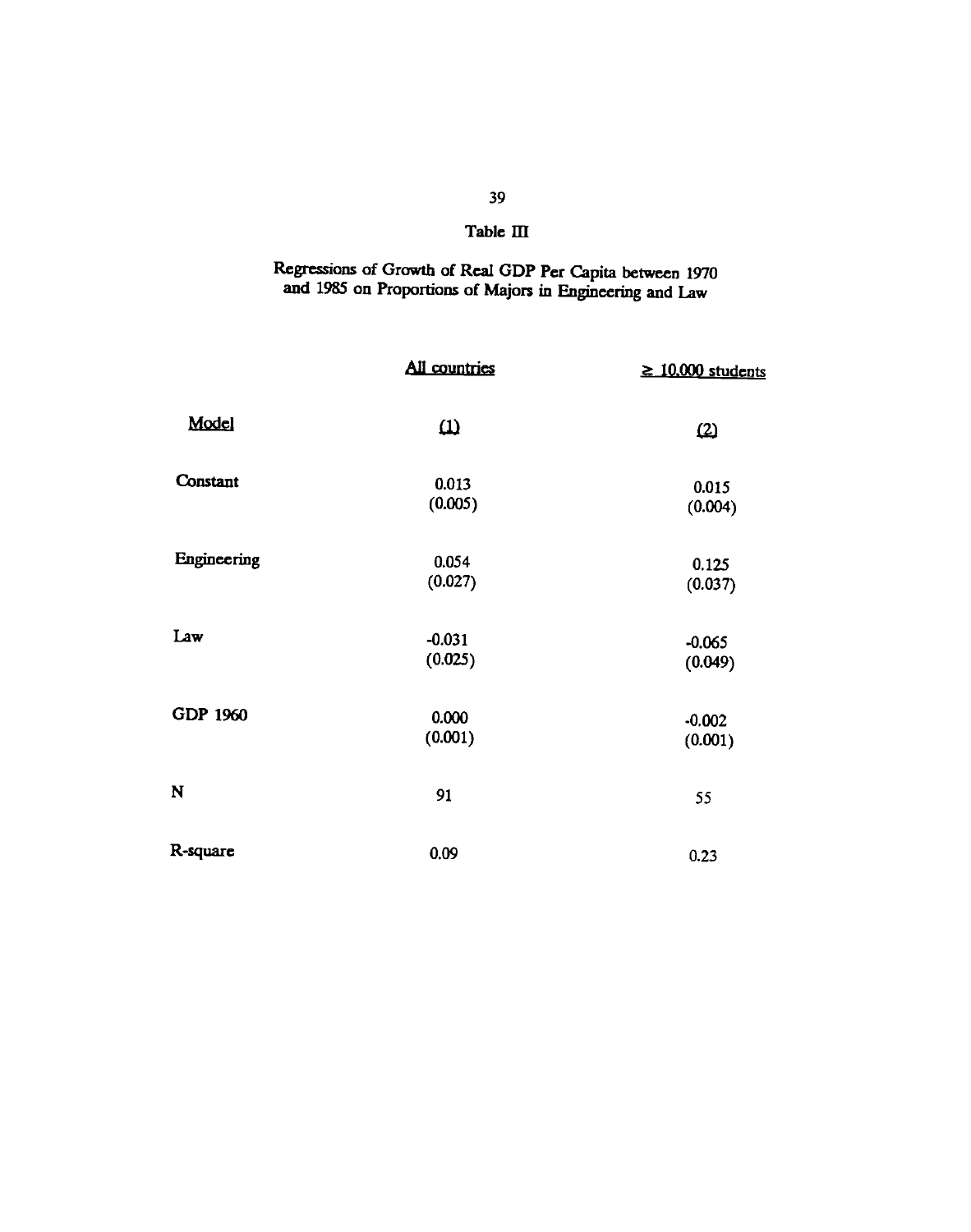# 40

# Table IV

### Determinants of Growth Rate of Real GDP Per Capita between 1970 and 1985

| Model           | $\omega$   | $\bf{2}$               |
|-----------------|------------|------------------------|
| Constant        | 0.018      | 0.020                  |
|                 | (0.010)    | (0.011)                |
| Investment      | 0.086      | 0.085                  |
|                 | (0.032)    | (0.039)                |
| Primary school  | 0.022      | 0.012                  |
| enrollment      | (0.009)    | (0.011)                |
| Government      | $-0.145$   | $-0.064$               |
| consumption     | (0.040)    | (0.053)                |
| Revolutions and | $-0.028$   | $-0.035$               |
| coups           | (0.009)    | (0.009)                |
| <b>GDP 1960</b> | $-0.007$   | $-0.006$               |
|                 | (0.001)    | (0.001)                |
| Engineering     | $-0.010$   | 0.054                  |
|                 | (0.023)    | (0.034)                |
| Law             | $-0.024$   | $-0.078$               |
|                 | (0.020)    | (0.040)                |
| N               | 91         | 55                     |
| R-square        | 0.47       | 0.56                   |
| Sample          | <b>All</b> | $\geq 10,000$ Students |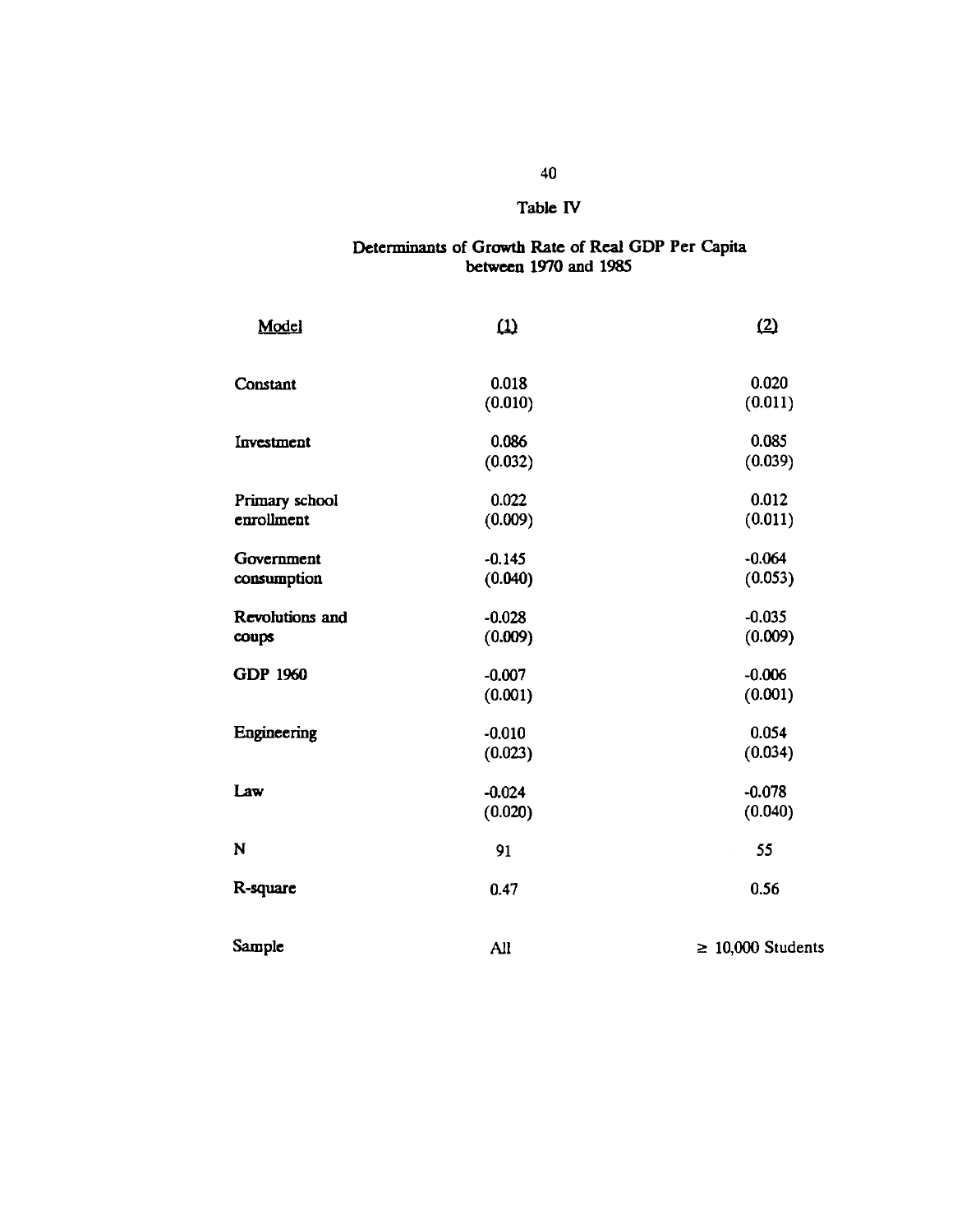# Table V

#### Regressions of Table II Independent Variables on Proportions of Majors in Engineering and Law

# A. Estimated auxiliary regressions for engineering

| Model                                      | $\omega$           | (2)                    |
|--------------------------------------------|--------------------|------------------------|
| Investment                                 | 0.243<br>(0.081)   | 0.432<br>(0.119)       |
|                                            |                    |                        |
| Primary                                    | 0.904              | 1.02                   |
| schooling                                  | (0.271)            | (0.408)                |
| Government                                 | $-0.142$           | $-0.181$               |
| consumption                                | (0.056)            | (0.078)                |
| Revolutions and                            | $-0.090$           | $-0.300$               |
| coups                                      | (0.265)            | (0.445)                |
| N                                          | 91                 | 55                     |
| Sample                                     | <b>All</b>         | $\geq$ 10,000 Students |
| B. Estimated auxiliary regressions for law |                    |                        |
| Model                                      | $\boldsymbol{\mu}$ | (2)                    |
| Investment                                 | $-0.093$           | 0.055                  |
|                                            | (0.076)            | (0.160)                |
| Primary                                    | $-0.093$           | 0.576                  |
| schooling                                  | (0.254)            | (0.548)                |
| Government                                 | 0.006              | $-0.089$               |
| consumption                                | (0.053)            | (0.105)                |
| Revolutions and                            | $-0.121$           | 0.141                  |
| coups                                      | (0.248)            | (0.597)                |
| N                                          | 91                 | 55                     |
| Sample                                     | <b>All</b>         | $\geq 10,000$ Students |